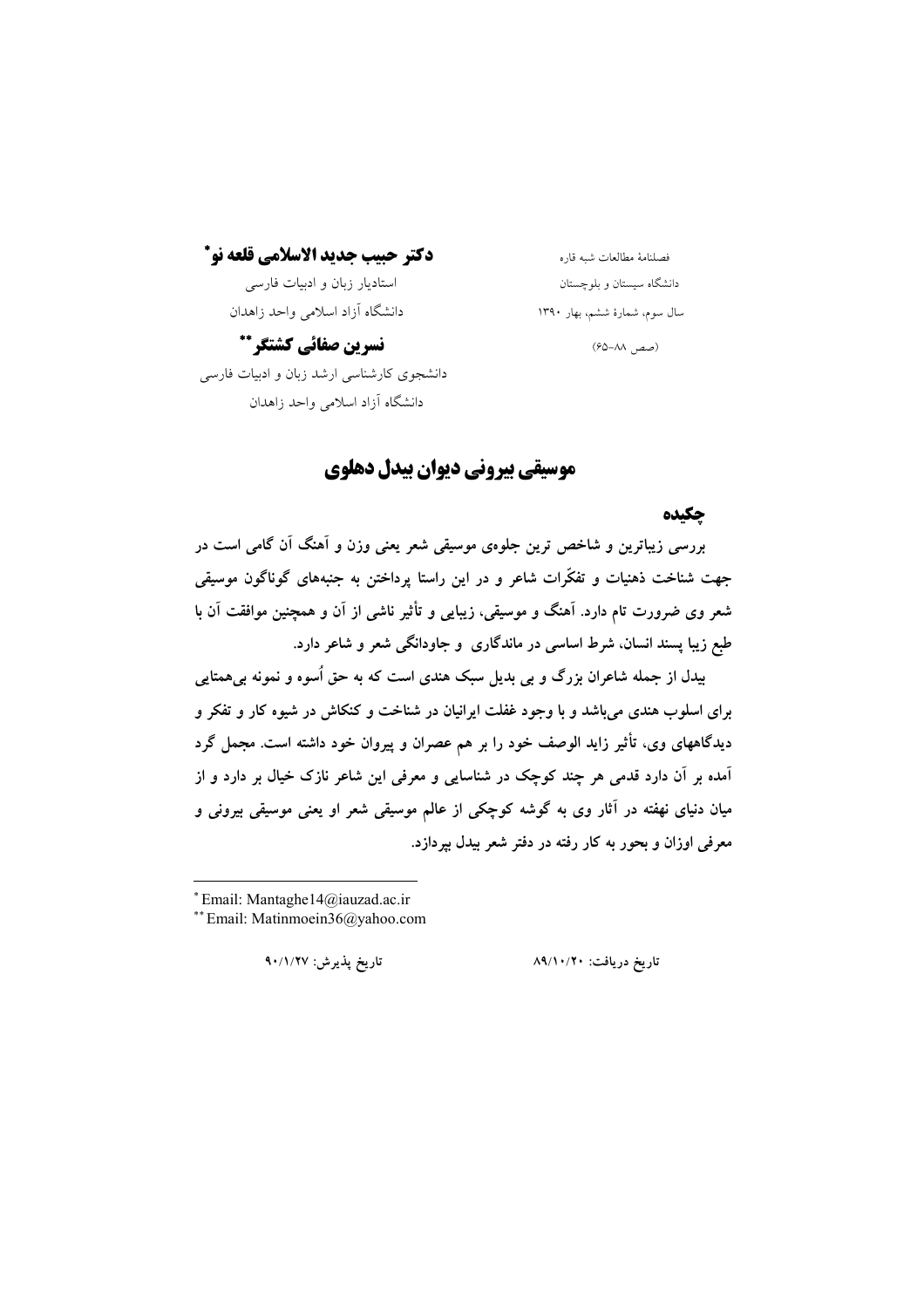نخست معرفی مختصری از بیدل دهلوی ارائه میشود و پس از آن به معرفی بحور و اوزان مورد استفاده بیدل پرداخته میشود و در خصوص بسامد کاربرد هر بحر مطالبی ارائه میگردد. همچنین در مورد وزن های خیزابی؛ جویباری و اوزان دوری مطالبی ذکر میشود و سپس به ذکر شاهد مثال برای هر یک از موارد بالا پرداخته می گردد .

**کليد واژه ها:** وزن، يجي غزل، موسيقي.

#### مقدمه

شاعر بلند پایه عبدالقادر بیدل دهلوی را بی هیچ شکی میتوان جزء بزرگترین شاعران هنرمند، نازک خیال و جلیل القدر سبک زیبای هندی دانست. وی مبدع این سبک و شیوهی شعر و شاعری نیست امّا می;توان به جرأت ادعا کرد که پس از پدر سبک تازه «بابا فغانی شیرازی» در محدودهی جغرافیایی هند، ماوراء النهر و آسیای میانه بخصوص در تاجیکستان، افغانستان و ایران نقشی قاطع در به کمال رساندن این اسلوب ادبی ایفا کرده است.

سبک واسلوب شعری او توسط عدهای بیشمار مورد تقلید قرار گرفت ولی کمتر کسی توانست صنعت شعری خود را به پایهی ارج و اعتبار این شاعر نام آور برساند.

دفتر بیدل شامل غزلیات استوار و افزون بر صد هزار بیت میباشد که شاعر، معانی بلند و متعالی و یر مغز را در دل آن ها جای داده است. در بیت بیت غزلیاتش نشانههای حقیقت و دانایی و مضامین نهانی و معانی خاص و تازه موج می زند. وی شاعر آیینه و شبنم و حیرت است. همین بسامد بسیار بالای واژهی اَیینه است که موجب شد محمدرضا شفیعی کدکنی بگوید: «بیدل شاعر آینه هاست.» (شفیعی کدکنی، ۱۳۷۴: ۱۹)

دیدگاههای خاص فلسفی شاعر نیز با کاربرد اوزان سنگین همچون «رمــل مــثمن محــذوف» و «هزج مثمن سالم» مطرح شده، مفاهیمی متعالمی و گران همچون عشق، هستی، فطـرت و آفــرینش را دربر مي گيرد .

دفتر بیدل مملّو از ترکیبات تازه و نایاب همانند«سجده ریزی»،«شکست بیضه»،«قافلهی رنـگ»، «حیرت شبنـم»، «پـرواز ناله»، «عـرض تحقیق» و امثـال آن است که گاهی حتـبی بـــاعث رمیــدن مخاطب به دلیل ترس از ابهام و عدم درک شعر شاعر میشود.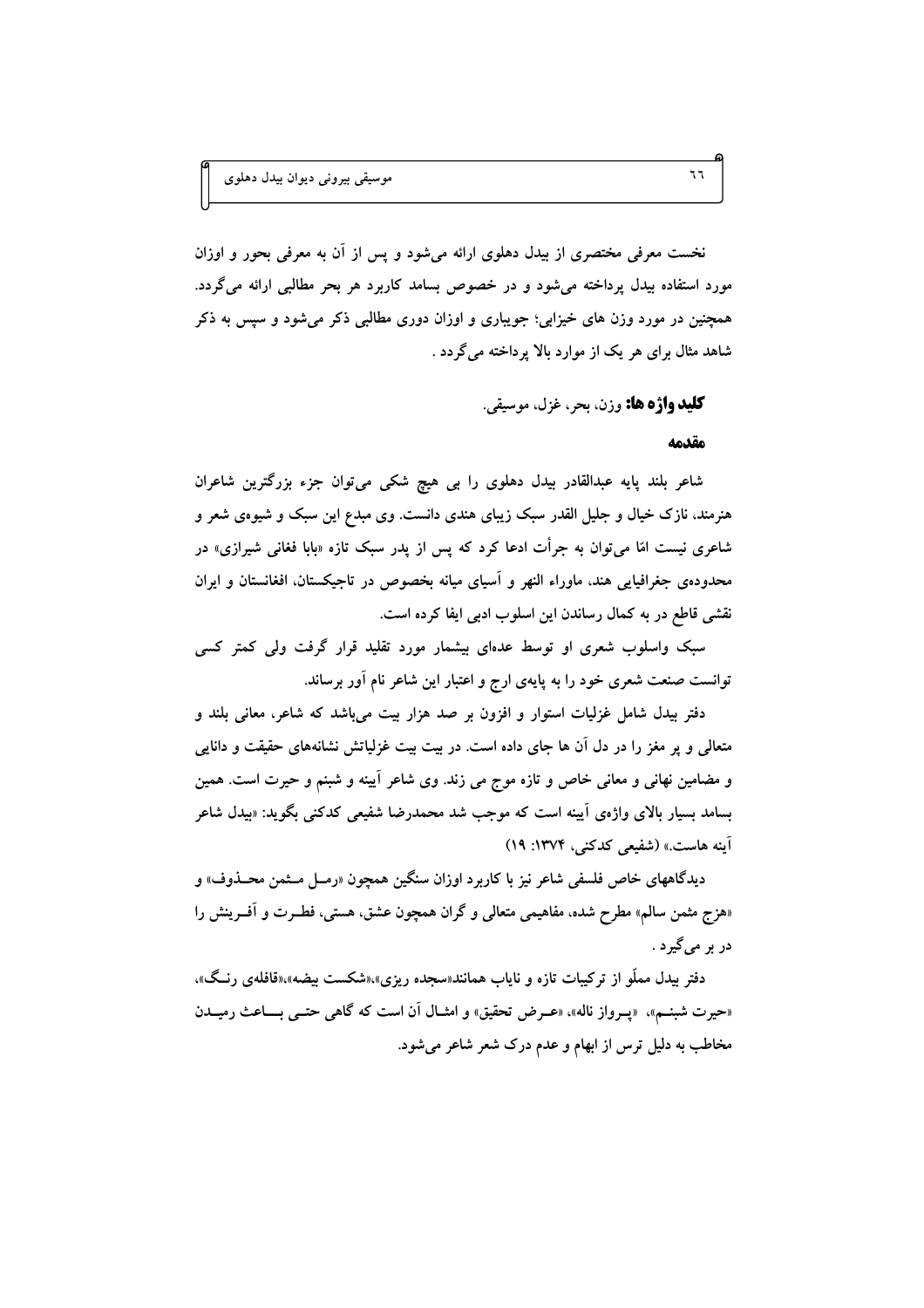غیر مستقیم گویی، مضمون سازی که از خصوصیات سبکی متمایز اوست، پند و اندرز، طنز، سیاست و مسایل اجتماعی و فلسفی و تصوف از حیطههای مورد علاقه وی بوده است و همچنین شاهد نمونه آرایههایی بی نظیر در ابهام، تشخیص، تشبیهات اغراق آمیز، تکرار قافیه، مجازهای دور و استعارههای ساده و مرکب در گنج باقی او هستیم.

بیدل با به کارگیری زیباترین اوزان و بحور عروضی پرکاربرد و کم کاربرد و احتراز از وزن های نامطبوع، شاهکاری در نهایت زیبایی و سحر آفریده است و تنها با موشکافی و تفحّص در ترکیب اوزان و تناسب آوایی آن و استخراج بسامد و درصدهای به کارگیری این وزن ها و بحور مي توان قدمي هر چند كوتاه در شناخت درياي بيكران وجود اين سرايندهي توانا برداشت.

از نظر تحقیقات قبلی در مورد بیدل و موسیقی بیرونی آثار وی پژوهشی صورت نگرفته است. به همین جهت اطلاعات چندانی در این مورد در اختیار نیست، بنابراین آنچه معروض میگردد براساس ديوان غزليات اين شاعر نازک خيال مي باشد.

## زندگی بیدل

شاعر چیره دست سبک هندی میرزا عبدالقادر عظیم آبادی متخلص به بیدل فرزند میرزا عبدالخالق در روزگار فرمانروای شاه جهان در سال ۱۶۴۴ در عظیم اباد پُنته متولد شد. بیدل خواندن و نوشتن فارسی را در مدرسه آموخت و در ده سالگی نخستین شعرهای خود را سرود و یس از آن تحت تأثیر تعلیمات صوفیه قرار گرفت و رگههای تصوف گرایی و آنگاه فلسفه در شعر او حضوری مکرر و آکنده پیدا کرد. وی همواره از دربار شاهان پرهیز می کرد. بیدل به بیشتر نقاط هندوستان سفر کرد و با هندوان معاشرت داست. مجموع آثار وی شامل غزلیات، مثنویها، رباعی، قطعه ها و مخمسهاست. میرزا عبدالقادر، در شعر به بیدل تخلّص می کرد.

فارسی، زبان مادری بیدل نبوده و بعدها آن را بههمراهزبان اردووسانسکریت بهتدریج آموخت. در دوران خرد سالی پدرش رااز دست داد وناگذیر با چترحمایتوسرپرستی عمویش بالیدن گرفت.

بیدل شاعری آزاده و آزادی خواه و ضد دربار بود و از لحاظ جسمی توانمندی و سلامت بالايي داشت. مذهب بيدل همانند بيشترين شاعران سبک هندي، شيعه بود.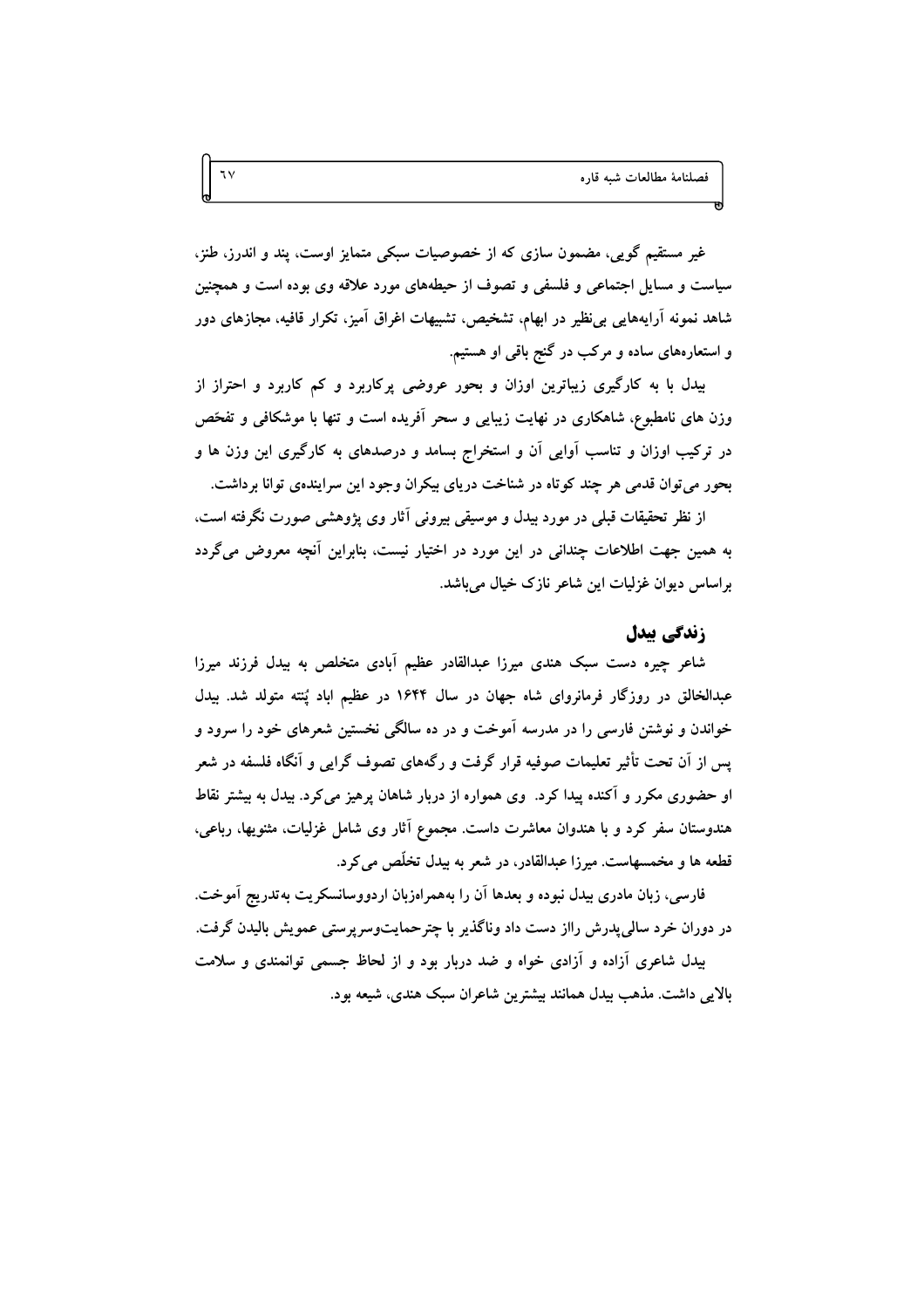

مورخانو محققان و منتقدان او را مسلمان و صوفی مسلک دانستهاند. او دشمن تعصب های تنگ نظرانه بود.

این شاعر بزرگ در روز پنج شنبه سوم یا چهارم صفر سال ۱۱۳۳ هجری قمری برابر با ۱۷۲۱ میلادی در روزگاری که آشفتگی هند به کمال رسیده بود، در سن ۷۹ سالگی و در پی طب محرقه در دهلی به دیار باقی شتافت. وی را پس از آیین مذهبی در صحن خانه خودش به خاک سپردند.

٦٨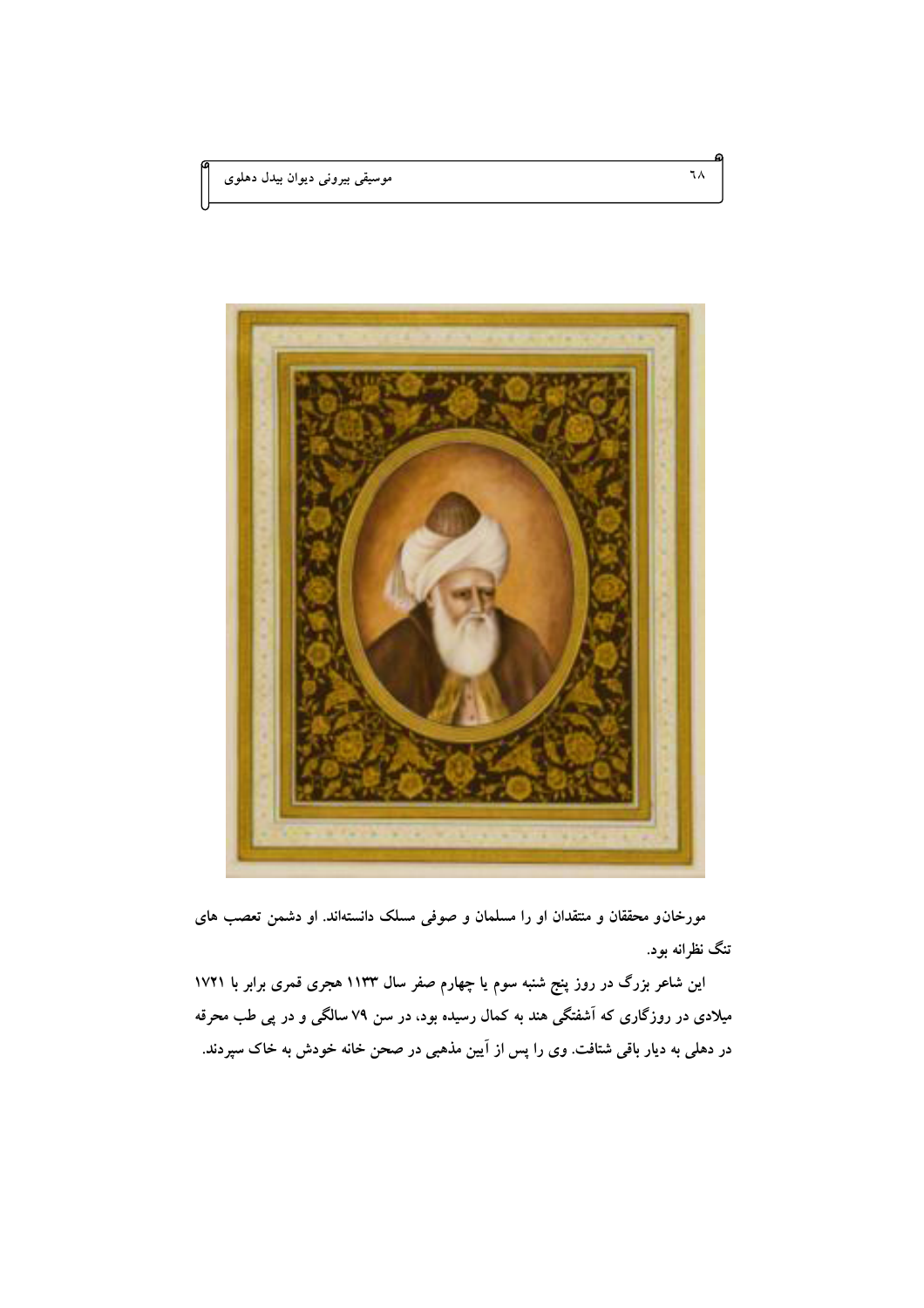# **تناسب آوایی و بسامد بحور و اوزان دیوان بیدل دهلوی**

گروهی می پندارند شعر ریشه در طبع روان شاعر دارد اما بیدل، شعر را جایگاه حشر کلمات و معانی و مفاهیم می|نگارد. بدون شک گوهر لطیف شعر از چندین مشرب سیراب می شود و کاستی در هر کدام از این سرچشمه ها باعث نقصان در کمال شعر است. تازگی زبان. موسیقی روحبخش و جان نواز، تصویر خیال و احساس زندگی بخش و شور انگیز را می توان چهار آبشخور شعر دانست امّا موسیقی، مانند خون در رگ های شعر جریان دارد که به آن گرما و زندگی می بخشد پس شعر بدون موسیقی مجسمهای بی جان بیش نیست. خواجه نصیر، موسیقی شعر را در وزن مي يابد و ميگويد «وزن هياتي است تابع نظام ترتيب حركات و سكنات و تناسب آن در عدد و مقدار.» (تجلیل، ۱۳۷۸: ۲۲)

«شعرهرگوینده – البته شاعر واقعی را میگویم نه هر تقلید پیشهی قافیه بند را – چیزی هست که آن را از شعر دیگران ممتاز میکند. چیزی که خاص اوست و آن را در کلام شاعران دیگر نمي توان يافت.» (زرين كوب، ١٣٥۶: ١۶١)

بیدل که از شاعران بی بدیل حوزه هنر در سبک هندی اصفهانی است در تنوع و گوناگونی اوزان شعری که در شعر دوره سبک عراقی و هندی استعمال وافر دارند دخیل است. وی از زحافات زیاد مخصوصا در بحر رجز سود می برد و در دیوان خود از اوزان کم کاربرد و پرکاربرد، در شعر فارسی به زیبایی استفاده میکند. دیوان بیدل گنجینهای از بحور و اوزان دلنشین عروضی است که گوش و دل خواننده را می $\,$ نوازد. وی از اوزان بحر رجز به زحاف افزایشی مرفّل (مفتعلاتن) و در بحر كامل به زحاف افزايشي تطويل يا مطوِّل (متفاعلتان)توجه دارد.

اگر برای سبک هندی یا اصفهانی در شعر دو حوزه را قائل شویم، بدون شک بیدل دهلوی اسطوره ي حوزه هند و صائب تبريزي قهرمان حوزه اصفهان شمرده مي شوند. اما از نظر موسيقى بیرونی، بیدل را با هیچ یک از شاعران سبک هندی و اصفهانی نمی توان سنجید، گوناگونی وزن ها و بحرهای عروضی به ویژه زحافات افزایشی در اشعار بیدل دهلوی، وی را در حوزه موسیقی شعر ممتاز و یگانه مے سازد.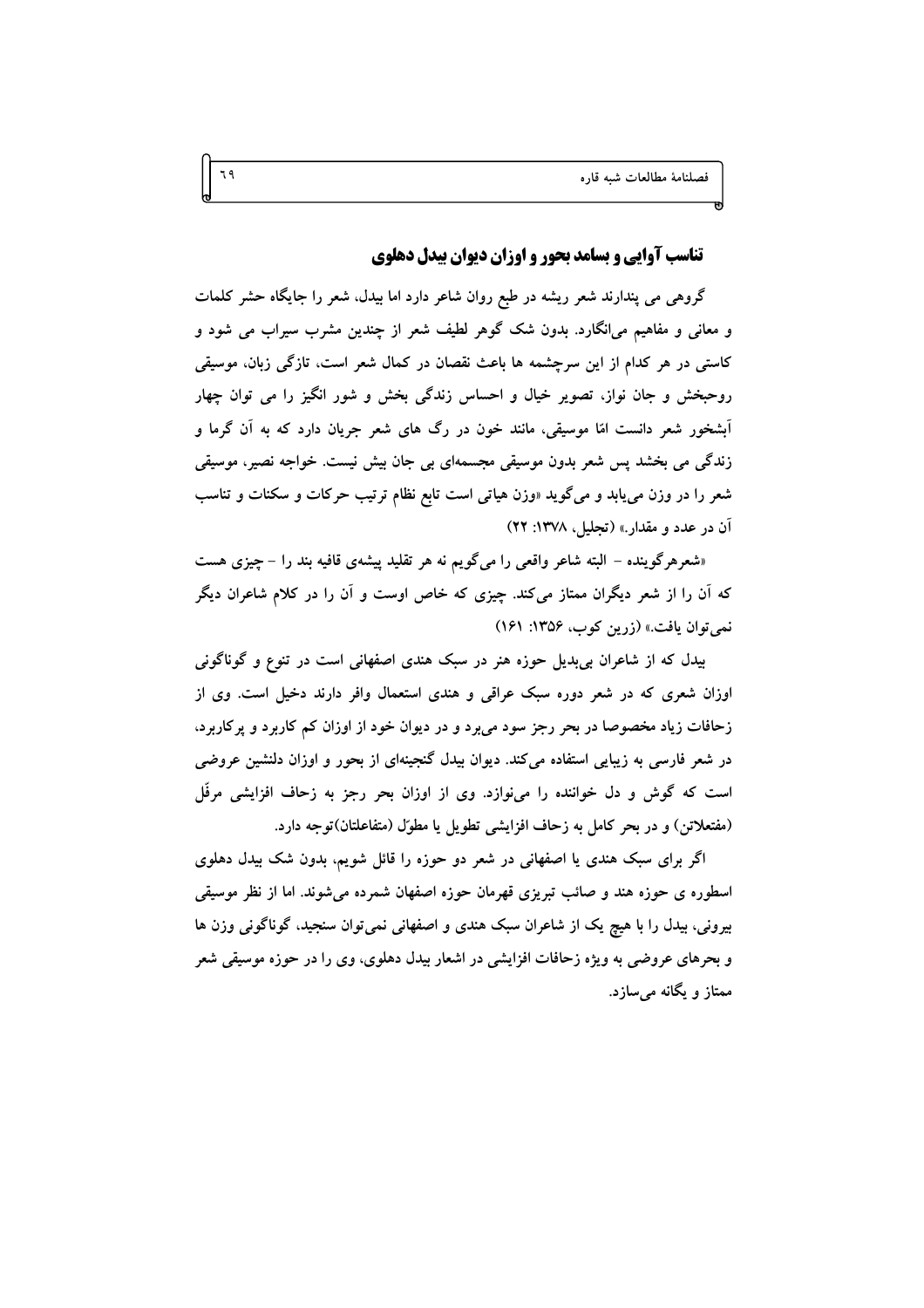موسیقی بیرونی دیوان بیدل دهلوی

محدود گشتن اوزان و بحور شعر فارسی در سبک عراقبی در مقایسه با سبک خراسانی، شاعران و سرایندگان را بر آن داشت تا حتی المقدور از بحور و اوزان مطبوع و مرغوب عروضی بهره برند، یعنی از میان حدود ۲۶۰ وزن عروضی فارسی در این دوره، تعداد اوزان مورد استفاده، از سی وزن تجاوز نمی کند. در ادامهی تحول شعر در دوره تیموری و مکتب وقوع و پس از آن، سبک هندی اصفهانی، انحصار کاربرد وزنهای شعری محدود به چند بحر و وزن عوام پسندانه میشد. در این میان بیدل با وجود آنکه از بحور نا مطبوع استفاده نمی کند ولی تنوع و گوناگونی را در بحور و اوزان مرغوب، دوباره به عرصه ظهور وارد می کند و این در برههای از زمان اتفاق میافتد که این اوزان مورد بی توجهیدیگر شاعران قرار گرفته و درحال منسوخ شدن است. بحوری که بیدل در دیوان خویش مورد کاربرد قرار میدهد به ترتیب بسامدعبارتند از: ١-رمل ٢- هزج ٣– مضارع ۴– مجتث ۵– رجز۶– کامل ۷– متقارب ۸– خفیف۹– منسرح ۱۰– مقتضب۱۱– سریع.

با بررسی دقیق اوزان دیوان غزلیات بیدل و توجه به ارکان به کار رفته در وزنها، در میtابیم که ارکانی چون «فاعلاتن». «مفاعیلن»، «مفعول»، «فاعلن» و فعولن که در آن نسبت هجاهای بلند بیشتر از هجاهای کوتاه میباشد، در مقایسه با ارکان دیگر از بسامد بیشتری برخوردار است، البته میدانیم که ارکان دارای هجاهای بلند این توانایی و امکان را به شاعر میدهد که معانی و مفاهیم بلند و سنگین را در شعر خود بگنجاند. «وزن هر شعر باید رابطهای دقیق و معقول با محتوای اَن داشته باشد.» (زمانیان، ۱۳۷۴: ۱۳۷)

در دیوان بیدل دهلوی که شامل ۲۸۵۹ غزل میباشد، ۳۷ وزن عروضی در ۱۱ بحر مورد استفاده سراینده قرار گرفته است که از این میان ۲۸ وزن در ۲۷۲۷ مورد غزل با ارکان هشت تایی (مثمن)، ۹۵/۳۸ درصد اوزان کل دیوان و ۹ وزن در ۱۲۶ مورد غزل بارکن های شش تایی(مسدس)، ۴/۴۰ درصد وزنهای دفتر بیدل و تعداد ۱ وزن در ۶ مورد غزل با رکنهای چهارتایی (مربع)، ۱/۲۰ درصد کل اوزان دیوان بیدل را در بر میگیرد.

پرکاربردترین بحر مورد استفاده بیدل در دیوان غزلیاتش بحر رمل و پس از آن بحر هزج در مکان دوم اوزان پر بسامد در شاهکار بیدل میباشد و این امر خود نشانگر علاقه و توجه ویژه شاعر به اوزان جویباری است. دکتر شفیعی کدکنی در کتاب ارزشمند «موسیقی شعر» در مورد انواع اوزان بیان می دارد: «اوزان خیزابی، وزنهای تند و متحرکی هستند که اغلب نظام ایقاعی

 $\vee$ .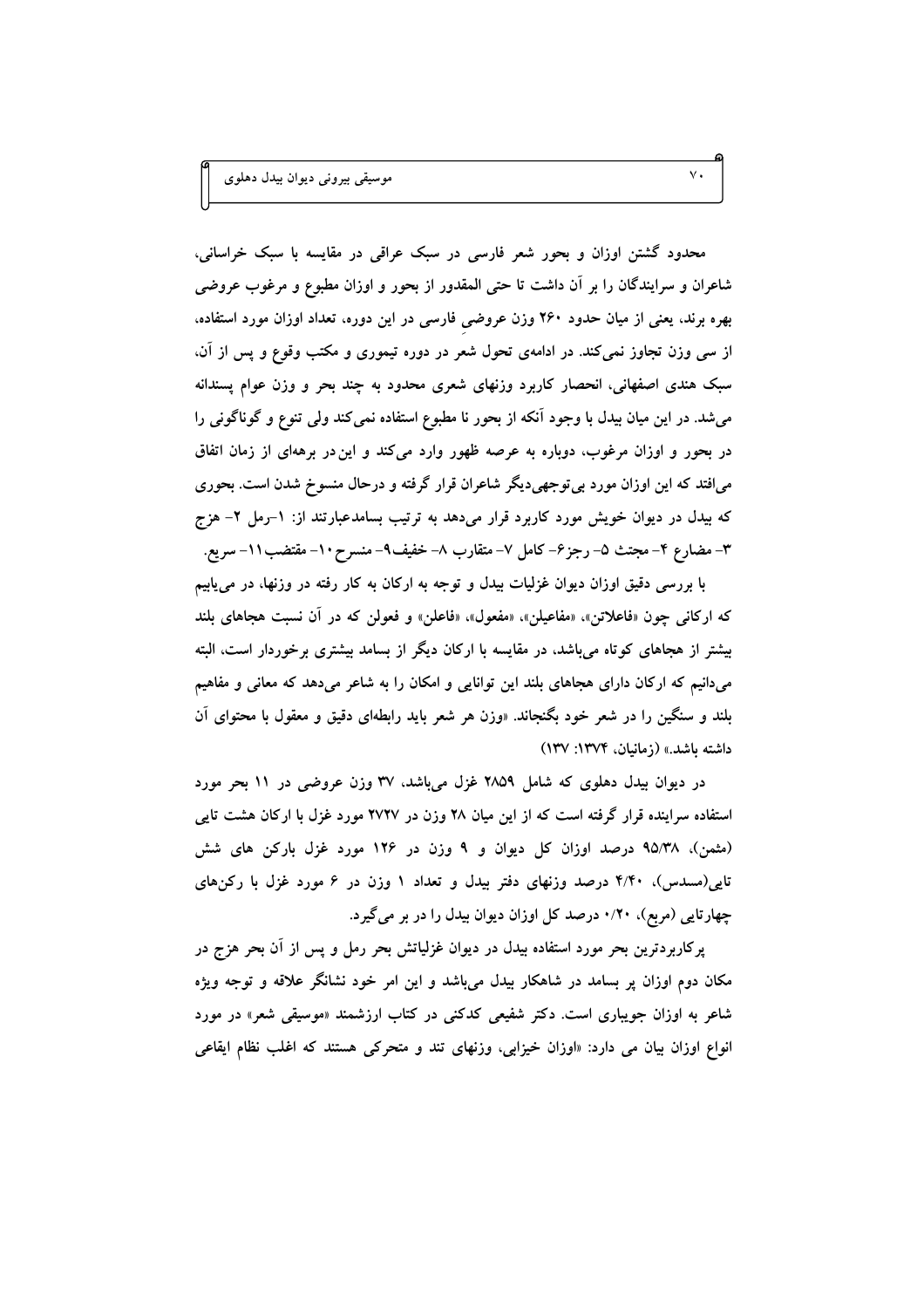افاعیل عروضی در آن ها به گونهای است که در مقاطع خاصی نوعی نیاز به تکرار را در ذهن شنونده ایجاد میکند و غالبا از رکن های سالم یا مزاحفی تشکیل شده که حالت «ترجیح» و «دور» در آن ها محسوس است. اوزان جویباری، از ترکیب نظام ایقاعی خاصی حاصل میشود که با همه زلالی، زیبایی و مطبوع بودن، شوق به تکرار در ساختمان آن ها احساس نمیشود. (شفیعی كدكنر، ١٣٧٩: ٣٩٣ و ٣٩٥)

در بین ۳۷ وزن مورد استفاده در دیوان بیدلدهلوی۳۳وزن جزء اوزان جویباری و تنها ۱۴ وزن دردستهی وزنهای خیزابی جای می گیرند. بنابراینبا توجه به استنباطدکتر شفیعی کدکنی مبنی برملایم بودناوزان جویباری مشخص استکهدردیوان بیدلکاربرد وزنهای جویباری و ملایم غالب است.

# بحور و اوزان در دیوان بیدل

### بحر رمل

«در لغت به معنی باران کم و حصیر بافتن است» ( عُقَدایی، ۱۳۷۹: ۶۴) و این بحر را بدان جهت رمل گفتهاند که گویی ارکان آن در هم بافته شده است و دو سبب در میان دو وتد است (تجلیل. ۲۸:۱۳۸۴) و در علم عروض بحری است که «اجزاء آن از تکرار فاعلاتن است».(قیس رازی، ۱۳۶۰، ۹۹) از آنجا که رکن این بحر(فاعلاتن)دارای سه هجای بلند یک هجای کوتاه است. دارای آهنگی ملایم و ریتمی آرام بخش می باشد و با مضامینی بلند، سنگین و موقر مناسبت دارد.

این بحر دارای چهارده زحاف است که از این میان، زحاف«کفّ، خبز،، شکل، قصر، حذف» بیشترین استعمال را دارند.

بحر رمل پرکاربردترین و مأنوس ترین بحر در دیوان بیدل دهلوی می باشد که بسامد تکرار آن بیش از یک سوم کل غزل های دیوان را در بر میگیرد و با تعداد ۱۰۶۰ غزل ۳۷/۰۷ درصد اوزان دفتر بيدل به اين بحر و متفرعّات آن تعلق دارد.

۱– فاعلاتن فاعلاتن فاعلاتن فاعلن (بحر رمل مثمن محذوف) این وزن سومین وزن پرکاربرد شعر فارسی و در میان اوزان بحر رمل بیشترین کاربرد را دارد و با ۷۹۲ غزل،۷۴/۷۱ درصد بحر رمل و ۲۷/۷۰ درصد کل اوزان را داراست.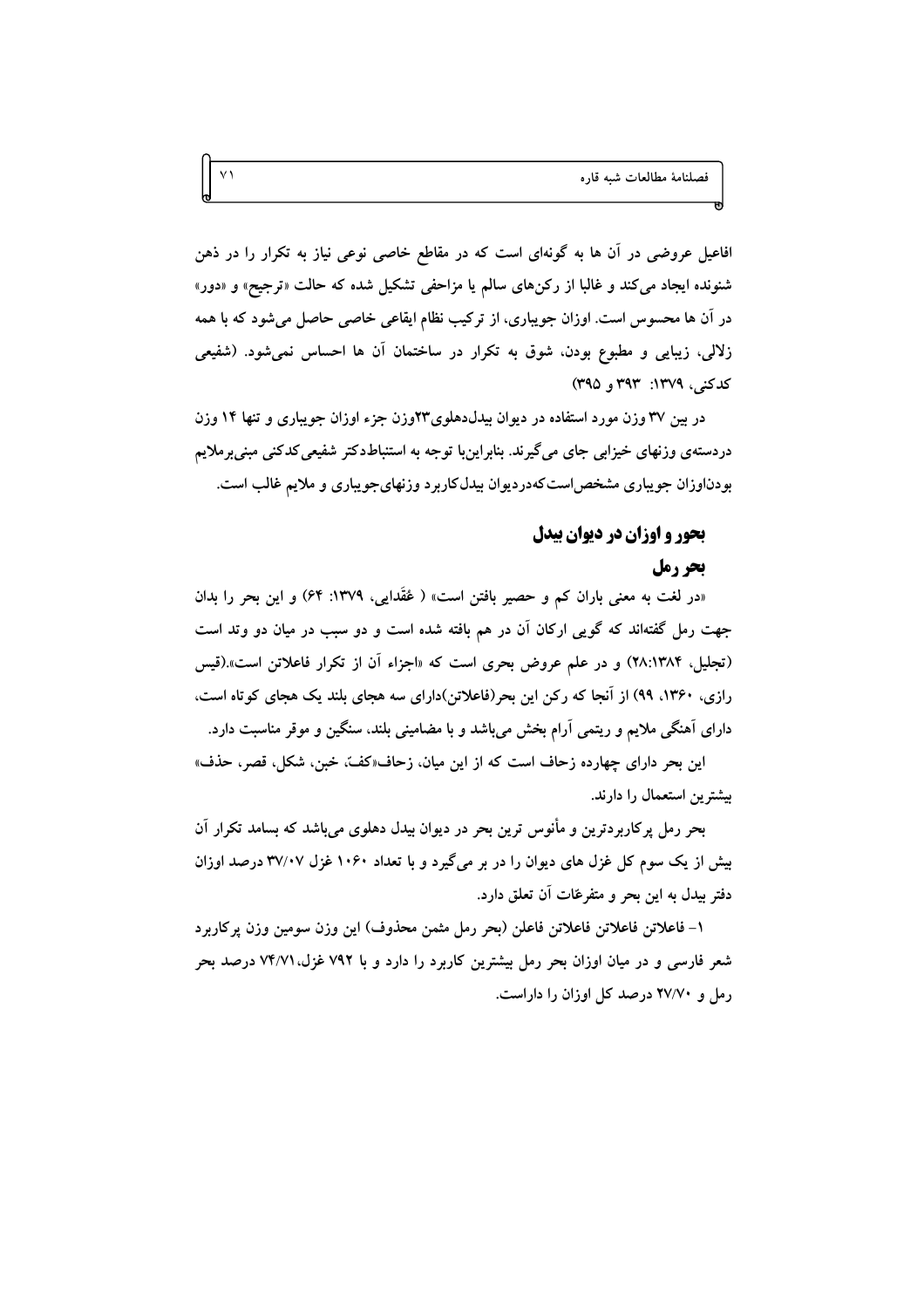چون قدح هر نقش پايم عالم ديگر شود گر خیــال گردش چشم توام رهبر شــود (بیدل دهلوی، ۱۳۷۱: ۶۱۹)

۲– فعلاتن فعلاتن فعلاتن فع لن (بحررمل مثمن مخبون اصلم) وزنى أرام و جويبارى است که با ۱۲۶ غزل حدود ۱۱/۸۸ درصد اوزان بحر رمل و ۴/۴۰ درصد کل دیوان را به خود اختصاص داده است.

موج شــد بھــــر جگــر کـــاوي دريا ناخن یــاد ابـروی کجــی زد به دل ما ناخن (سدل دهلوی، ۱۳۷۱: ۱۰۸۶)

٣- فعلاتن فعلاتن فعلاتن فَعلَن (بحر رمل مثمن مخبون محذوف) که جزء اوزان سنگین و جویباری است و چهارمین وزن پرکاربرد در میان اوزان زبان فارسی است. در دیوان بیدل با تعداد ۸۱ غزل ۷/۶۴ درصدکاربرد را در وزن های بحر رمل و ۲/۸۳درصد را ازکلیهاوزان دفتر بیدل دارد. نه نفس تـربیتم کردو نه دامــــان مـــددی \_\_ آتشــم خاک شد ای سوختــه جــانان مددی (بیدل دهلوی، ۱۳۷۱: ۱۱۹۶)

۴- فاعلاتن فاعلاتن فاعلن (بحر رمل مسدس محذوف) وزنى است نرم و جويبارى كه بيدل برای بیان مضامینی همچون پند و حکمت و عرفان از آن سود برده است. میزان کاربرد این وزن با ۲۹ غزل، ۲/۷۳ درصد میزان وزن های رمل و ۱/۰۱ درصد بسامد همه وزن ها را در دفتر بیدل را شامل شده است و جزء اوزان کم کاربرد در دیوان بیدل است. ســـر خـــوش اَن نــرگــس مستانه ايــم مــــا گـــــــدايــــــــان در ميخــــانــه ايــم (بیدل دهلوی، ۱۳۷۱: ۹۴)

۵– فعلاتٌ فاعلاتن فعلاتٌ فاعلاتن (بحر رمل مثمن مشكول) وزني دوري و شاد و خيزابي است با ۱۳ غزل به میزان ۱/۲۲ درصد وزن های بحر رمل و در مقابل ۰/۴۵ درصد کل اوزان دیوان از آن استفاده شده است و وزنی کم کاربرد در دفتر بیدل به شمار می رود. (بيدل دهلوي، ١٣٧١: ١١٣٩)

 $\vee$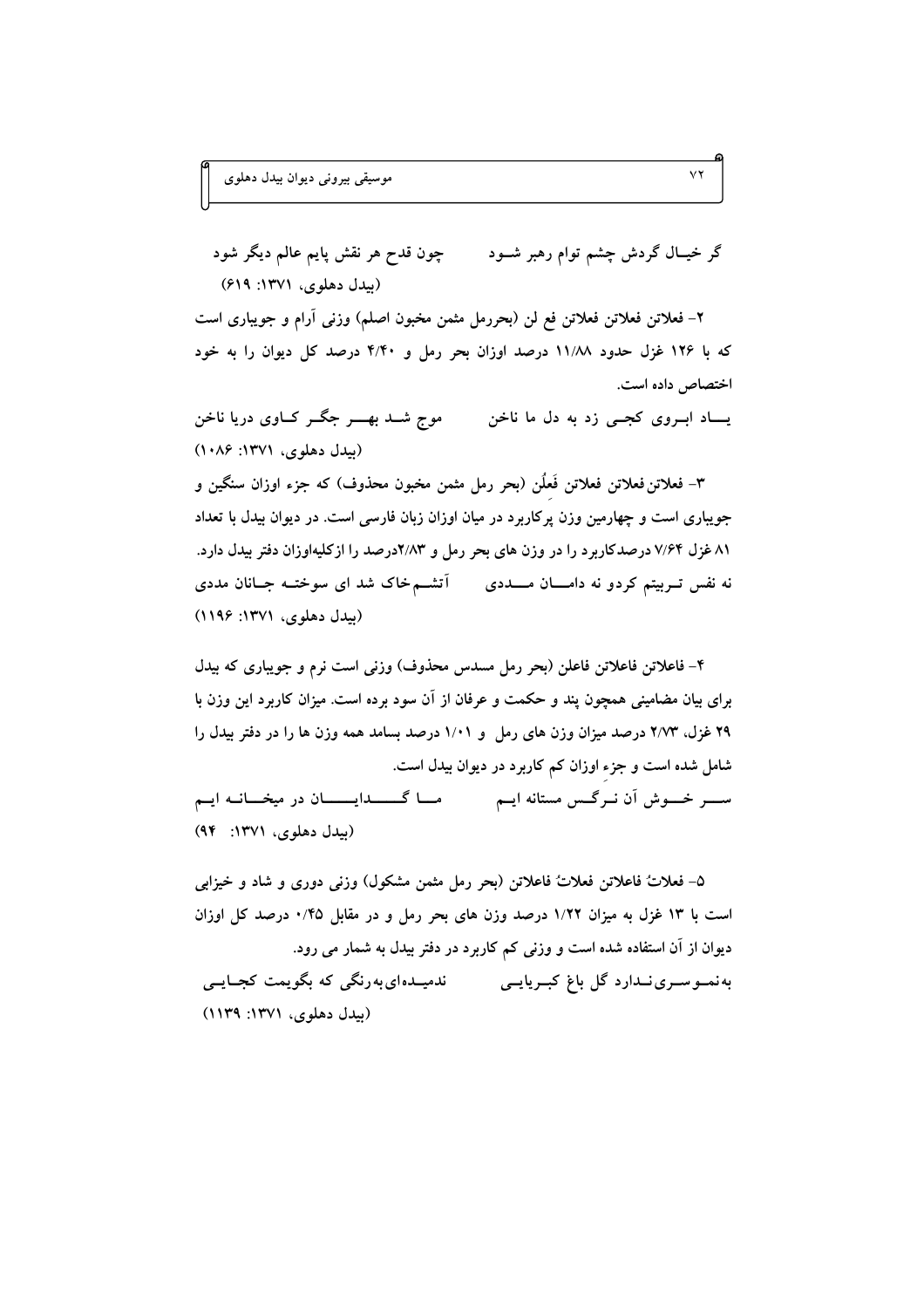۶– فعلاتن فعلاتن فع لن (بحر رمل مسدس مخبون اصلم) که جزء اوزان ضربی و شاد خیزابی است و در دیوان بیدل با ۹ غزل ۰/۸۴ درصد کاربرد را در میان اوزان بحر رمل، در مقابل با ۰/۳۱ درصد از تمامی وزنهای دیوان، وزنی کم کاربرد است. نـه عبــادت نــــه ريــاضــت كـردم مـــــــ بــاده هـا خــــوردم و عشـرت كـــردم (بيدل دهلوي، ١٣٧١: ٩٩٣)

٧– فعلاتن فعلاتن فَعلُن (بحر رمل مسدس مخبون محذوف) وزني شاد و خيزابي كه با ٧ غزل و ۱/۶۶ درصد در بحر رمل و ۰/۲۴ درصد از تمامی اوزان به کار رفته در دیوان بیدل را تشکیل میدهد و از اوزان کم کاربرد به حساب می آید.

آب گشتـــــــــن ز ســـــــــــــرم میـــــــگــــذرد تــا لبـــش در نظـــــــرم مــــــــى گــــــــذرد (بیدل دهلوی، ۱۳۷۱: ۴۶۷)

صناحب خانسته ام و در بسندرم همجـو أيينـه تحيّــــــر سفــــــــرم (بیدل دهلوی، ۱۳۷۱: ۱۰۰۰)

٨– فعلاتن فعلاتن فعلاتن فعلاتن (بحر رمل مثمن مخبون)، آخرين وزن مورد استفاده بيدل از بحر رمل میباشد که شاعر طبع خود را با سرودن ۳ غزل در این وزن آزموده و ۰/۲۸ درصد اوزان این بحر و همچنین ۰/۱۰ درصد از میزان کاربرد دردیوان را در برمیگیرد و کم کاربردترین وزن اين بحر در ديوان است.

ای حیانشه ی مباداتوب ایس رنگ به آیی درگرفتهاست زمین تا به فلک بی سروپایی (بیدل دهلوی، ۱۳۷۱: ۱۱۶۰)

#### بحر هزج

هزج آوازی را گویند که با تر نمی<sub>ا</sub>شد و «بیشتر آوازها و سرودهای اعراب در این بحر است» (شاه حسینی، ۱۳۸۰: ۶۶)پس این اسم از جهت نیکویی بحر بر آن نهاده اند.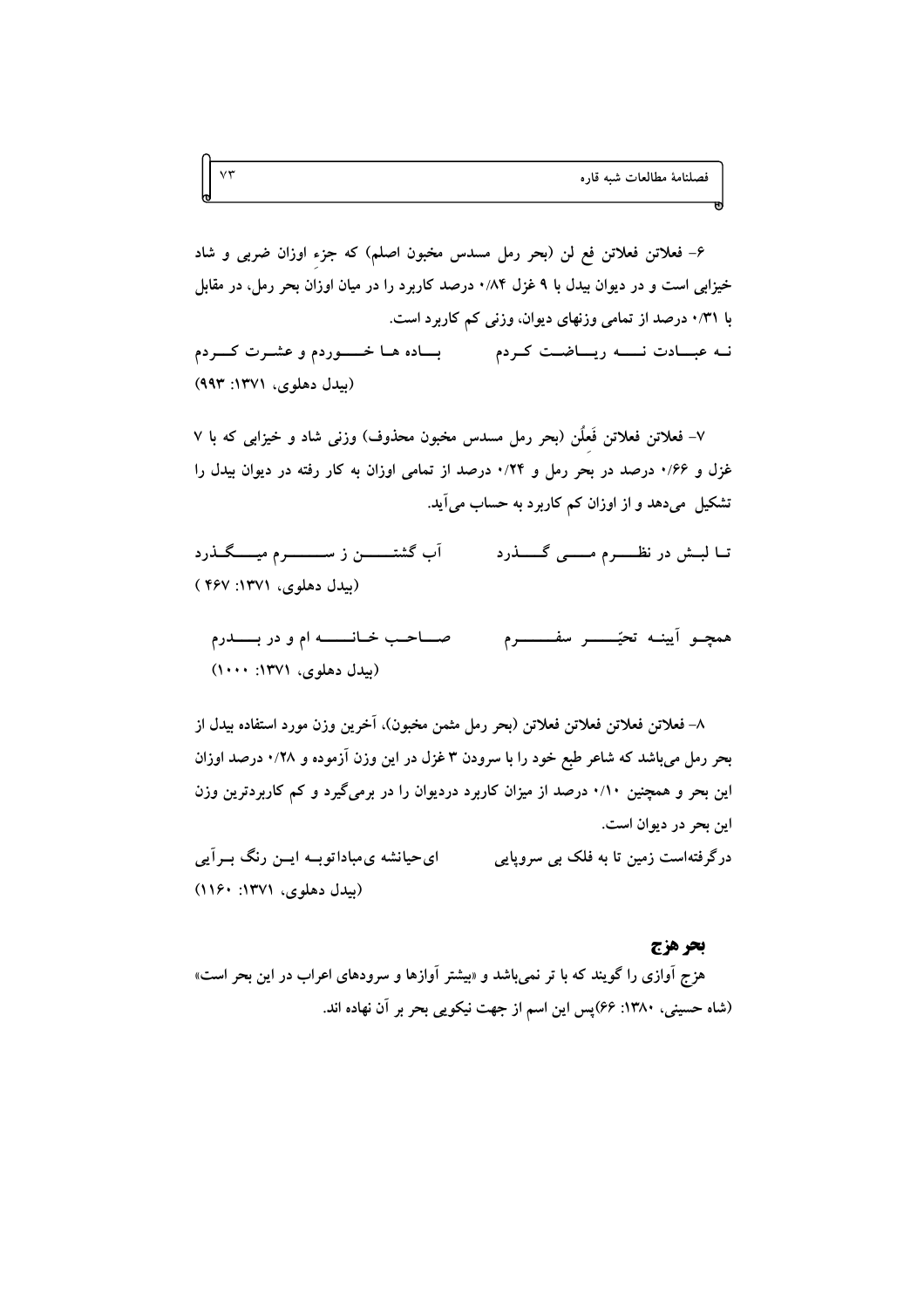و امّا در فن عروض بحرى است كه از تكرار مفاعيلن حاصل مى شود و «اكثر آوازها و سرودهای خوش اعراب در این بحر است» (فشارکی، ۱۳۷۲ : ۳۵)

«این بحر دومین مقام را در میان بحور مورد استفاده در دیوان بیدل دارد و دارای پانزده زحاف است که از میان آنها» قبض، خَرب، کفّ، قصرو بتر» بیش از دیگر زحافات کاربرد دارند.

بحر هزج با تعداد ۷۹۶ غزل به میزان ۲۷/۸۴ درصد کل اوزان دیوان را شامل می شود و در عين حال از بحور پر كاربرد در ديوان بيدل است.

۱– مفاعلین مفاعلین مفاعلین مفاعلین (بحر هزج مثمن سالم) بحری است نرم و سنگین که جزء اوزان دلنشین و شیرین و متناسب با مضامین آرام بخش میباشد. در ضمن ششمین وزن یرکاربرد شعر فارسی است که با ۴۸۸ غزل ۶۱/۳۰ درصد کاربرد را در میان اوزان بحر هزج و ۱۷/۰۶ درصد کل اوزان را داراست و یکی از پرکاربردترین اوزان دیوان بیدل میباشد. شبی سیــر خیــال نقش پــای دلربا کردم گریبان را پر از کیفیت برگ حنــــا کـــردم (بیدل دهلوی، ۱۳۷۱: ۹۴۸)

٢– مفعولٌ مفاعيلٌ و مفاعيلٌ فَعولن (بحر هزج مثمن اخرب مكفوف محذوف) كه هفتمين بحر پرکاربرد زبان فارسی است و جزء اوزان جویباری محسوب شده ولی در دیوان بیدل با ۲۵۸ غزل، ۳۲/۴۱ درصد دومین وزن مورد توجه بیدل در میان اوزان بحر هزج و ۹/۰۲ درصد در مقایسه با کل دیوان میباشد و جزء اوزان پرکاربرد در دیوان وی به شمار میرود. ای اَپنــه بــر ما نتــوان بست دورویـــــــی تمثــال خياليم چه زشتــي چـــــه نکــويي

(بېدل دهلوی، ۱۳۷۱: ۱۱۴۵)

٣- مفاعیلن مفاعیلن فَعولن (بحر هزج مسدس محذوف) که وزنی جویباری، دلنشین و آرام است که «مناسب مضامین عاشقانه است.»(وحیدیان کامیار، ۱۳۷۰: ۸۴) هشتمین وزن پر کاربرد شعر فارسی می باشد و بیدل با کاربرد آن برای ۲۸ غزل خود ۳/۵۱ درصد اوزان بحر هزجو۹۷/۰ درصد از دفتر خود رابه این وزن زیبا اختصاص داده استدردیوان بیدل جزء اوزان کم کاربرد است. عبدم زيين بيبش ببرهباني نسبدارد مستسمر وجوب است أنجسته امكساني نبدارد (بیدل دهلوی، ۱۳۷۱: ۵۹۴)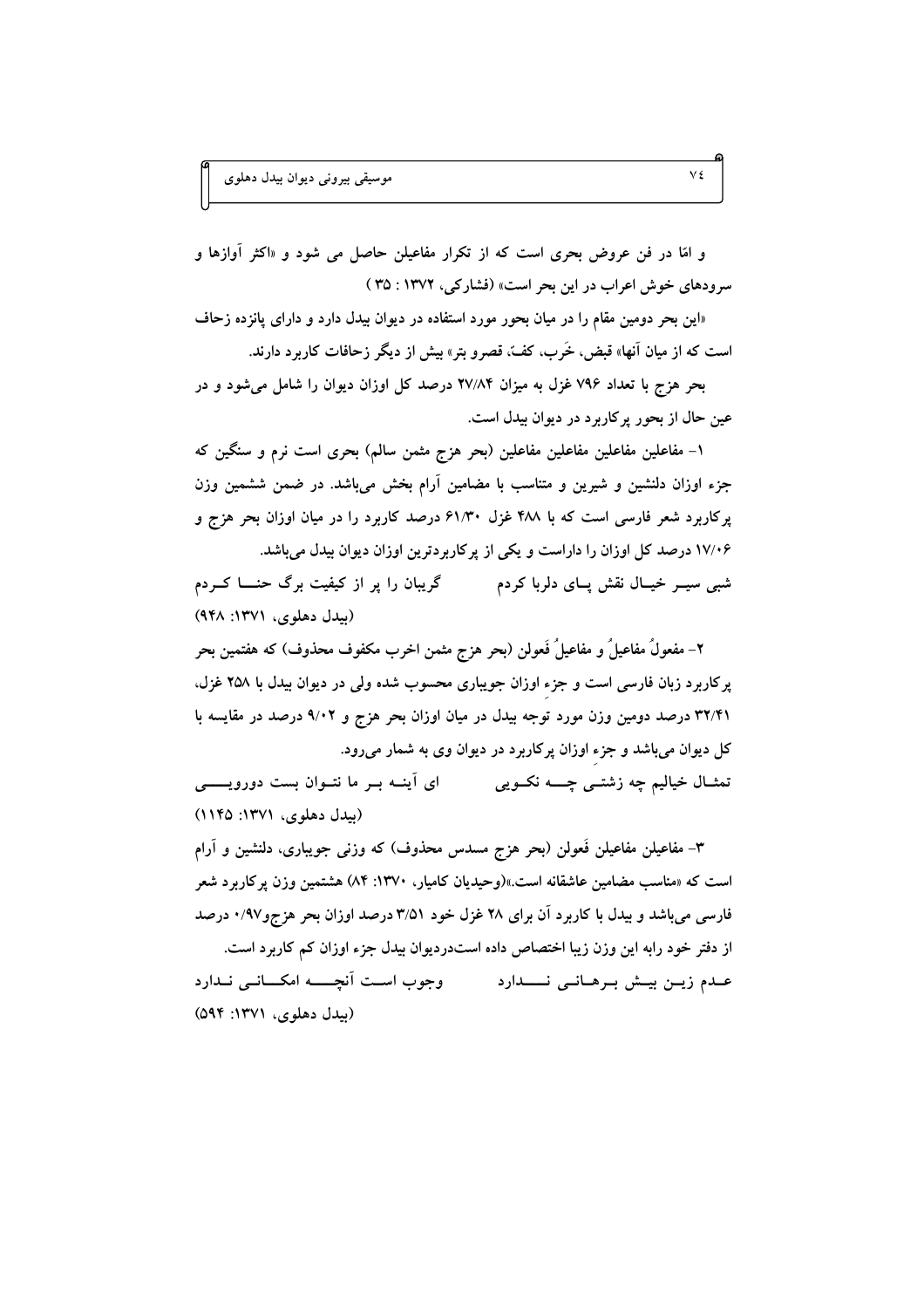۴– مفعول مفاعیلن مفعول مفاعیلن (بحر هزج مثمن اخرب) که در دسته اوزان دوری و خیزابی جای دارد با ۱۵ غزل ۱۸۸ درصد کاربرد اوزان بحر هزج و ۰/۵۲ درصد بسامد وزن های دیوان را داراست که این وزن را در ردهی وزن های کم کاربرد قرار میدهد. تا حشر غبـار مـن بـر آب گهــر خنـدد لعل لــب او يک دم بر حالم اگــر خندد (بيدل دهلوی، ١٣٧١: ۶۳۲)

۵– مفعولٌ مفاعلٌن فعولن (بحر هزج مسدس اَخرب مقبوض محذوف) وزنی شاد و خیزابی که بیدل مضامینی همچون عشق و شور و گاهی حکمت را در این وزن مطرح کرده است. شاهد حضور این وزن در ۷ غزل که ۰/۸۷ درصد اوزان بحر هزج و ۰/۲۴ درصد کاربرد کل اوزان دیوان است هستیم و این نتیجه نشانگر کم کاربرد بودن این وزن در میان اوزان دیوان بیدل است. وقتیست کنیـــم گـــــریــه بـــــــا هـــــــم ای شمــع شبـــست روز مـــــــــــا هــــــــــم (بیدل دهلوی، ۱۳۷۱: ۹۹۸)

## **یج مضا, ع**

«مضارعت در لغت به معنى مشابهت است» (تجليل، ١٣٧٨: ٣٠) بوده و از بحور مختلف الارکان میباشد. این بحر سومین مقام را در میان بحور به کار رفته در دیوان بیدل دهلوی در اختیار دارد که از ترکیب دو رکن «مفاعیلن و فاعلاتن» ساخته میشود. این بحر با ۴۰۵ غزل در دو وزن پرکاربرد و زیبا، ۱۴/۱۶ درصد کل اوزان دیوان بیدل را به خود اختصاص داده است. این بحر جزء بحور پرکاربرد در دفتر غزل های بیدل دهلوی شمرده میشود.

١– مفعولٌ فاعلاتٌ مفاعيلٌ فاعلن (بحر مضارع مثمن اخرب مكفوف محذوف) كه وزنى نرم و سنگین و جویباری است و در دیوان بیدل حامل پند و اندرز در مورد دامگه دنیا و جریان روزگار است که شاعر بیان میکند. این وزن زیبا با تعداد ۳۰۸ غزل ۷۶/۰۴ درصد کاربرد اوزان را در سومین بحر مورد توجه بیدل یعنی بحر مضارع و ۱۰/۷۷ درصد کل غزلیات را دارا میباشد و جزء اوزان پرکاربرد در دفتر شعر بیدل به شمار میرود.

ذكىرت أنيس خلسوت تنهسايسي زببان ای التفــات نـــام تـــو گیـــرایـــی زبــــــــان (بیدل دهلوی، ۱۳۷۱: ۱۰۱۵)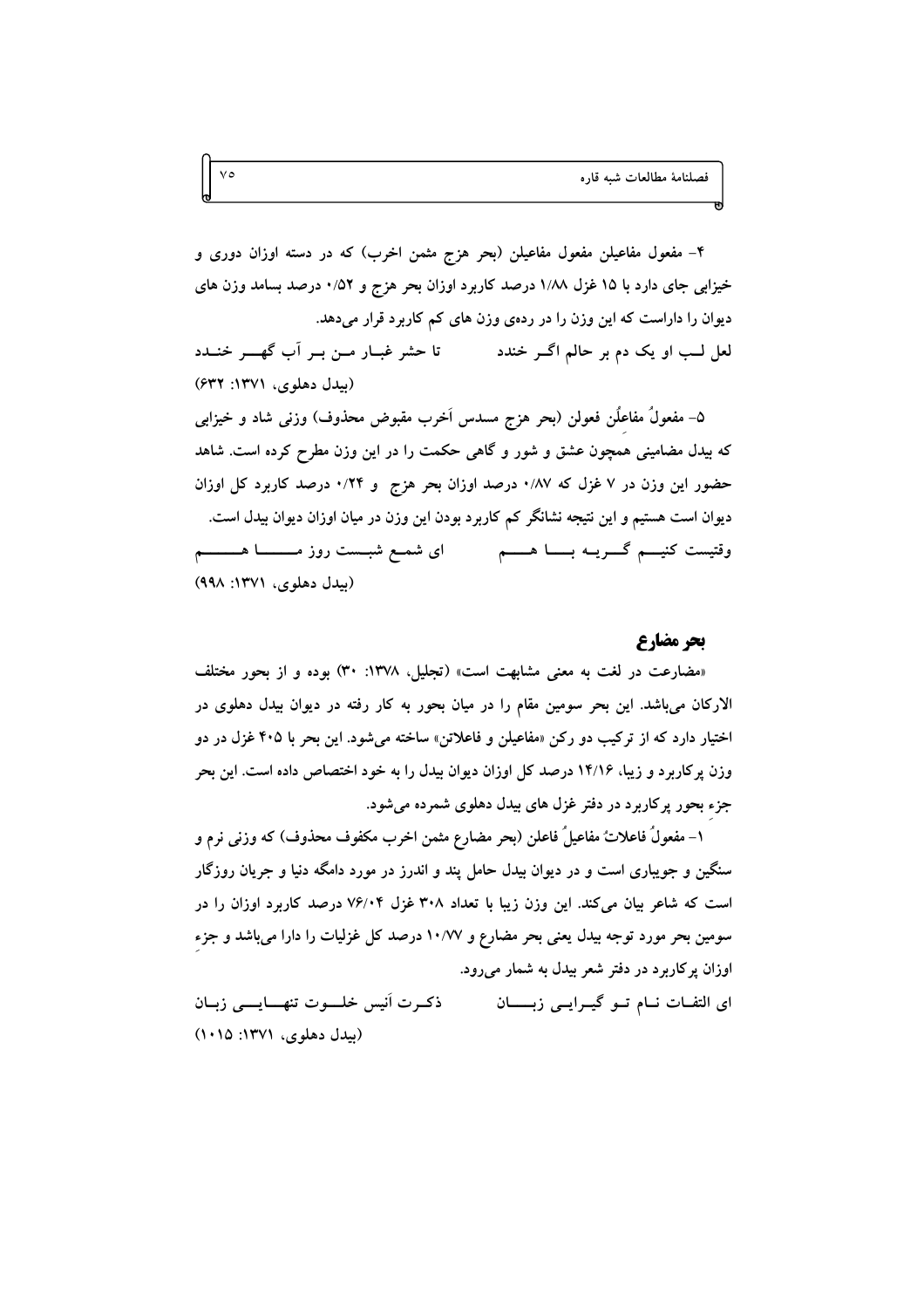۲– مفعولٌ فاعلاتن مفعولٌ فاعلاتن (بحر مضارع مثمن اخرب) که از اوزان دوری است که «قست اعظم زایایی عروض فارسی را به عهده دارد» (شمیسا، ۱۳۸۶: ۷۰) این وزن طبق دسته بندی دکتر شفیعی کدکنی جزء اوزان خیزابی و وزنی شاد و ضربی میباشد و تحرک و نشاط در هنگام خواندن این وزن گوش نواز و مطبوع به خوبی میتوان احساس کرد. این وزن در دفتر بیدل سهمی به اندازه ۹۷ غزل دارد که ۲۳/۹۵ درصد اوزان بحر مضارع و ۳/۳۹ درصد تمامی اوزان ديوان را شامل مي شود.

صد صبــح اگر بخندد یک لب نمک ندارد گلهـای آن تبسـم بــــاغ فلــک نــدارد (بيدل دهلوي، ١٣٧١: ۶۲۷)

#### بحر محتث

بحری است که دارای اوزان بسیار دلنشین و مطبوع میباشد و شیخ شیراز غزل های فراوانی را در این بحر و اوزان آن سروده است این بحر از ترکیب و آمیزش دو رکن «مستفعلن و فاعلاتن» به وجود می آیدو با بسامد ۳۳۱ مورد غزل، ۱۱/۵۷ درصد غزلیات دفتر بیدل را شامل می شود. بحرمجتث جزء بحور پرکاربرد در دیوان بیدل دهلوی به شمار میرود.

۱– مفاعلن فعلاتن مفاعلن فع لن (بحر مجتث مثمن مخبون اصلم) که «مفاعلن». «مخبون» از مستفعلن و «فعلاتن»، «مخبون» از فاعلاتن است و همچنین «فع لن»، «اصلم» از فاعلاتن است که باقی ماندن دو هجای بلند از فاعلاتن را گویند، معنای لغوی آن گوشی را از بیخ و بُن بریدن می،باشد. این وزن زیبا و جویباری دارای ۱۶۱ مورد غزل و به میزان ۴۸/۶۴ درصد بحر مجتث و همچنین ۵/۶۱ درصد کلیه وزن های مورد استفاده در دیوان بیدل است می توان این وزن را جزء اوزان نسبتاً پر کاربرد شمرد.

ز خــویش٫فتــه ام امــا نرفته ام جــایی غبــار راه تــوام تــا کـــی ام زنی پــــایـــــی (بیدل دهلوی، ۱۳۷۱: ۱۱۶۷)

۲– مفاعلن فعلاتن مفاعلن فَعلُن(بحر مجتث مثمن مخبون محذوف)، پرکاربردترین وزن، در میان اوزان شعر فارسی و وزنی نرم و سنگین و جویباری است با ۱۰۴ غزل، ۳۱/۴۱ درصد بحر مجتث و ۳/۶۳ درصد کلیه وزن ها در دفتر بیدل را تشکیل می دهد.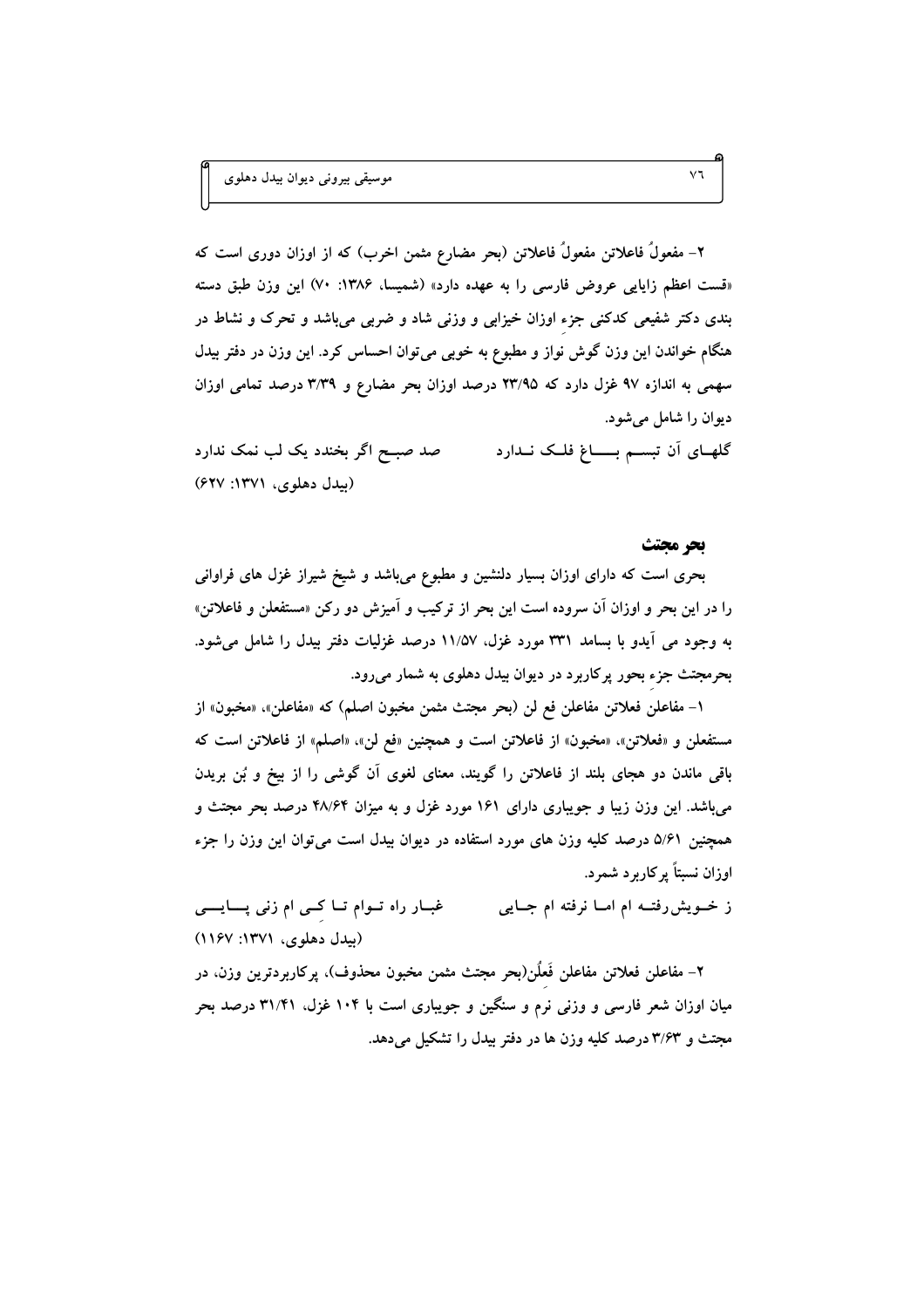قفس شکستــهی بی بال دانــه در عدمی چو من بــه دامگه عبرت اوفتــاده کمی (بیدل دهلوی، ۱۳۷۱: ۱۱۴۹)

۳– مفاعلن فعلاتن مفاعلن فعلاتن (بحر مجتث مثمن مخبون) جزء اوزان دوری و خیزابی است و بیدل طبع خود را با ۶۶ غزل در دفتر خود آزموده و جمعاً ۱۹/۹۳ درصد کاربرد بحر مجتث و ۲/۳۰ درصد اوزان دیوان را در اختیار دارد. و جزء اوزان کم کاربرد به حساب می آید. چو ناله دامن صحرا به کف زخانه برآیی دلت فسرد جنبونی کز آشیانه بسر آیی (بیدل دهلوی، ۱۳۷۱: ۱۱۶۲)

#### بحررجز

این بحر را از آن جهت «رجز» نامیده اند که «در لغت به مفهوم اضطراب و سرعت است» (مددی، ۱۳۸۵) (۱۱۷:

«اركان اين بحر دو سبب خفيف است و بعد از هر حركت سكوني، پس به اين مناسبت اين بحر را رجز گویند.» (فشارکے)، ۱۳۷۲: ۴۲)

«بحر رجز بحری است که به مناسبت پذیرش مضمونهای علمی و فنّی مورد استقبال دانشمندان قرار گرفته و دانش هایی همچون نحو، فقه و منطق در این بحر به رشته نظم کشیدهاند. شایسته است دانشور بحور نامیده شود.» (خواجه نصیر، ۱۳۶۹: ۱۳) بحر رجز از پرکاربردترین بحور شعر فارسی است که دارای اوزان مطبوع و زحافات بسیار میباشد که در دیوان بیدل بیشترین تنوع زحاف را دارد. بیدل در سرایش غزل های خود به زحافات کاهشی افزایشی این بحر علاقه وافر نشان داده که این خود یکی از شگفتیهای شعر دفتر بیدل محسوب میشود. این بحر با بسامد ۷۴ غزل و ۲/۵۸ درصد کل اوزان، مقام پنجم بحور را در دفتر بیدل دارد و در میان بحور دیوان میتوان آن را نسبتاً کم کاربرد شمرد.

۱– مفتعلن مفاعلن مفتعلن مفاعلن (بحر رجز مثمن مطوى مخبون)، وزنى شاد و دورى است و بیدل مضامین، پرجذبه و شور انگیز را دراین وزن خیزابی مطرح میکند، وزن مورد نظر با تعداد ۲۵ غزل و ۳۳/۷۸ درصد بیشترین تعداد غزلها را در بحر رجز و درصد را ۰/۸۷ در برابر همه اوزان اين ديوان دارد.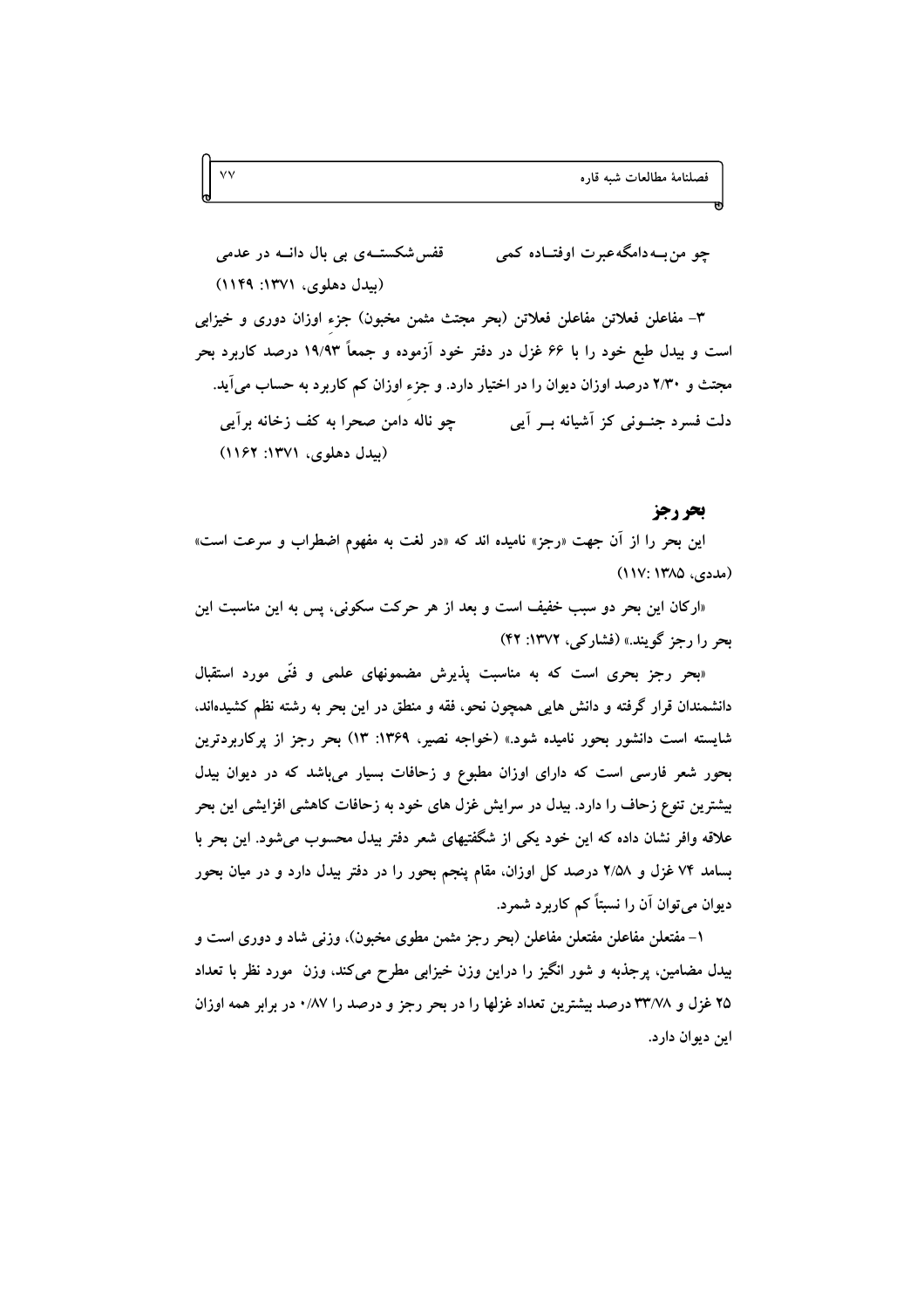فرصت ناز وكرٌ و فرٌ ضامن كس نمى شود باد وبورت خودسری مدّ نفس نمی شود (بېدل دهلوی، ۱۳۷۱: ۶۰۵)

۲– مفاعلاتن مفاعلاتن مفاعلاتن مفاعلاتن (بحر رجز مثمن مخبون مرفّل) که جزء اوزان کم کاربرد، باوقار و جویباری در دیوان میباشد، که بیدل ۲۴ غزل یعنی ۳۲/۴۳ درصد اوزان بحر رجز و ۸۳٪ درصد کلیه وزن های به کار گرفته در دفترش را به این وزن اختصاص داده است. غباریأسم به هرطپیدن هزار بیداد می نگارم به سرمه فرسودخامهاما هنوز فریاد می نگارم (غزل ۲۲۹۷ ص ۹۶۲)

۳– مستفعلن مستفعلن مستفعلن مستفعلن (بحر رجز مثمن سالم) یکی از اوزان نرم و با وقار است که ۱۱ غزل با ۱۴/۸۶ درصد اوزان این بحر و ۰/۳۸ درصد از وزن های مورد استفاده در دیوان را به خود اختصاص داده است. و وزنی کم کاربرد در دیوان میباشد. محوجنـــون ساکنم شـــور بیابـــان در بغل چون چشمخوبانخفته ام ناز غزالان در بغل

(بیدل دهلوی، ۱۳۷۱: ۸۱۸)

۴– مفتعلن مفتعلن مفتعلن مفتعلن (بحر رجز مثمن مطوى) جزء اوزان شاد و پركاربرد زبان فارسی است و با تعداد ۷ غزل، ۹/۴۵ درصد وزن های بحر رجز و در مقابل ۰/۲۴ درصد کلیه اوزان به کار رفته در دفتر بیدل را شامل میشود که آن را در صف اوزان کم کاربرد قرار میدهد.

آبله ای کوکه نهـــمدرقــدمخــویش سری مـزدتلاشم بـه رهت ديده نـدارد گهري (بیدل دهلوی، ۱۳۷۱: ۱۱۸۷)

۵– مستفعلاتن مستفعلاتن (بحر رجز مربع مُرَفّل)که «جزء اوزان نسبتاً یرکاربرد در شعر فارسی است.» (وحیدیان کامیار، ۱۳۷۴ : ۲۷) و در عین حال سنگین و جویباری است و تعداد ۶ غزل که ٨/١٠ درصد اوزان بحر رجز و ٢٠٪ درصد از تمامي وزن ها در دفتر بيدل را دارد. اين وزن را می توان به صورت «فع لن فعولن فع لن فعولن» (بحر متقارب مثمن اثلم) نیز تقطیع کرد. این وزن از کم کاربردترین اوزان در میان وزن های دیوان میباشد. بیگــانــــــهو ضعیــــم یــا اَشنـــــاییــــم مــا نیستیـــماوســــتاو نیســـت مــاییــم

(بیدل دهلوی، ۱۳۷۱: ۸۶۹)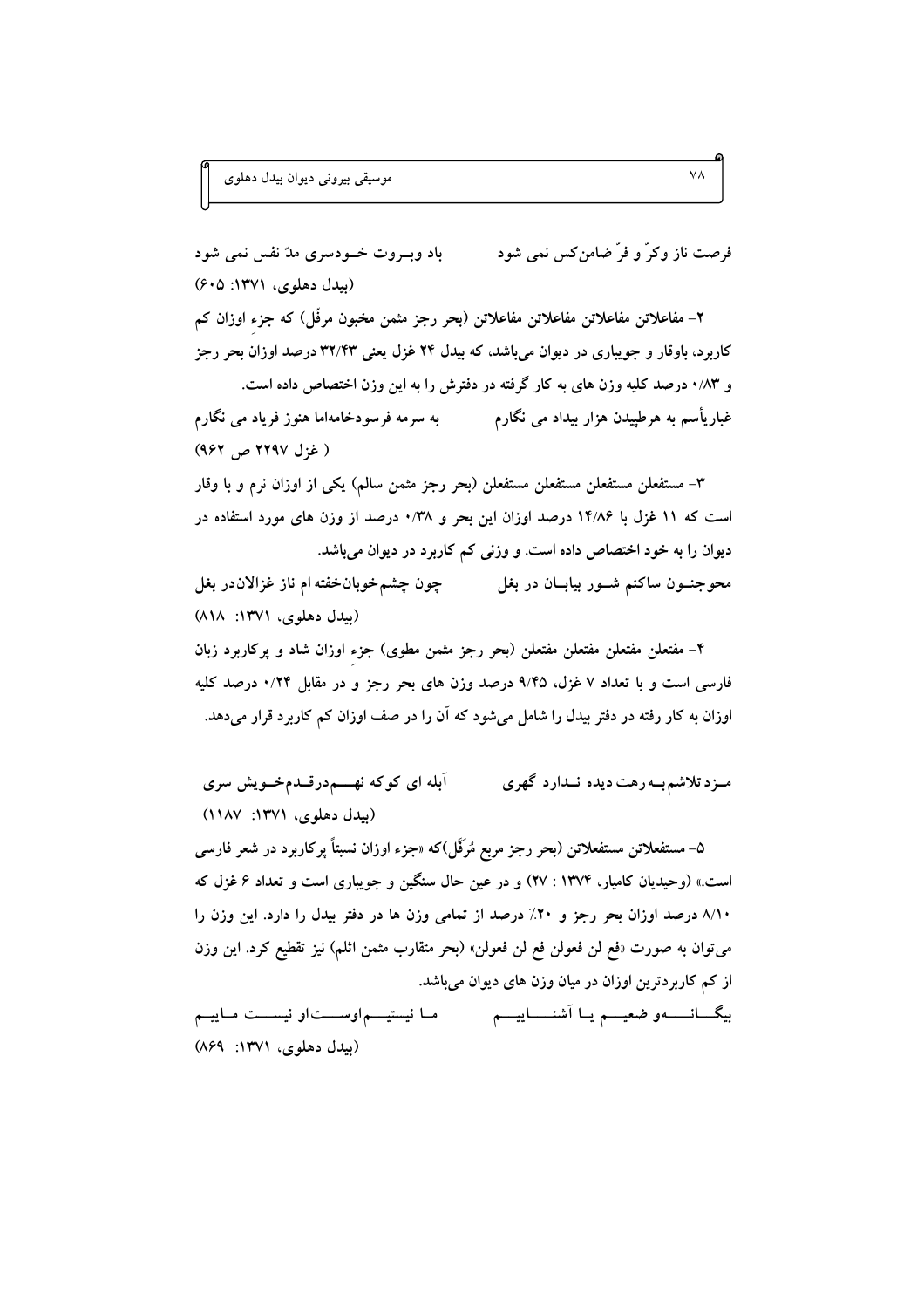۶– مفتعلاتن مفتعلاتن مفتعلاتن مفتعلاتن (بحر رجز مثمن مطوی مُرَفَّل) وزنی کم کاربرد در بحر رجز است و تنها با ۱ غزل و ۱/۳۵ درصد، مقام آخر را در میان اوزان این بحر و ۰/۰۳ درصد کاربرد را در شاهکار بیدل دارد و کم کاربردترین اوزان دفتر اوست. دوری بزمت در غم و شادی گر کند این می قسمت جامم صبح نخندد بر رخ روزم شمع نگردید بر سرشامم (غزل ۲۱۹۴ ص ۹۱۹)

## يجر كامل

این بحر یکی از بحور مورد استفاده شاعران عرب می باشد و از تکرار رکن متفاعلن ساخته میشود. در زبان فارسی کمتر شاعری در این بحر طبع آزمایی کرده است امّا بیدل از جمله نادر سرایندگانی است که خلاقیت و تبحّر و استادی خود را در به کارگیری این بحر نشان داده است. بیدل علاوه بر وزن سالم آن (متفاعلن)، قدرت و هنر خود را در به کارگیری زحاف بسیار نادر آن (متفاعلتان= تطویل یا مطّول) کاملاً به نمایش گذاشته است. این بحر جمعاً با ۶۰ غزل، ۲/۰۹ درصد کل وزنهای دیوان بیدل را در اختیار دارد و جزء بحور کم کاربرد میباشد.

۱– متفاعلن متفاعلن متفاعلن متفاعلن (بحر كامل مثمن سالم) از اوزان نادر در شعر فارسی میباشد و بیشتر در عروض عرب متداول است و در دیوان بیدل حضور خود را با ۵۶ غزل و ۹۳/۳۳ درصد، در میان دو وزن کم کاربرد مورد استفاده بیدل در این بحر و ۱/۹۵ درصد از کلیه اوزان به کار رفته در دیوان شامل می شود.

مه نودمید و به بدر زد بگداختبدروهلال شد کموبیش وهم تعیُّنت سرو برگ نقصروکمال شد (بيدل دهلوي، ١٣٧١: ۶۲۸)

۲– متفاعلتان متفاعلتان متفاعلتان متفاعلتان (بحر كامل مثمن مطَّول) كه از زحافات افزايشي بسیار نادر در بحر کامل میباشد و با ۴ غزل و ۶/۶۶ درصد کمترین حضور در بحررجز و با ۰/۱۳ درصد در مقایسه با کل اوزان دیوان سهم اندکی را داراست و جزء کم کاربردترین اوزان دفتر غزليات بيدل مي باشد.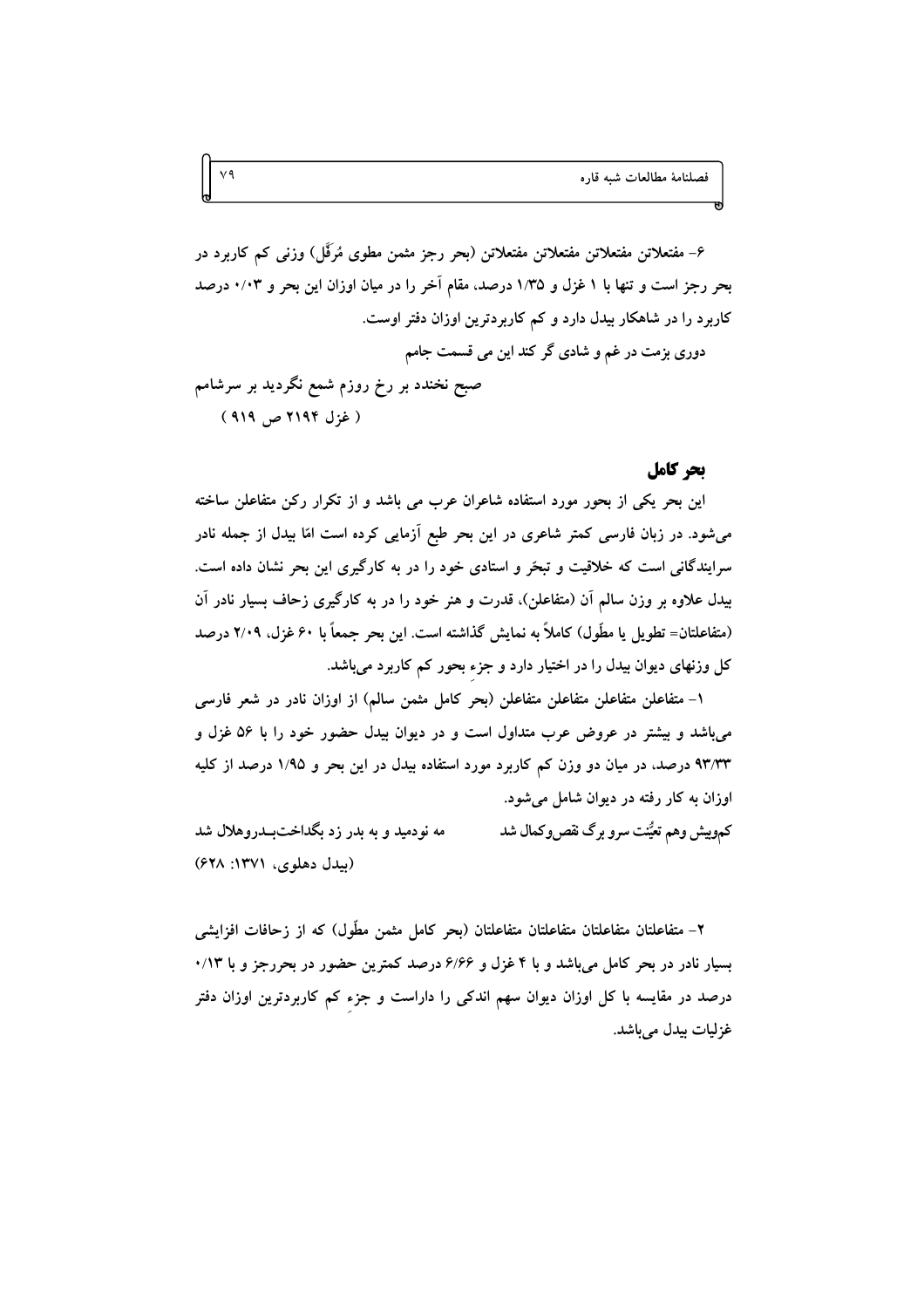چهبود سرو کار غلط سبقان در علم و عمل به فسانه زدن زغرور دلایل بسی خردی همه تیسر خطا به نشانه زدن

(بیدل دهلوی، ۱۳۷۱: ۱۰۴۰)

بحر خفيف

«خفیف را به سبب خفّت وزن. خفیف نام کردهاند.» (فشارکمی، ۱۳۷۲: ۵۰) «در لغت به معنای، سبک و چابک در حرکت و عمل است» (مددی، ۱۳۸۵: ۱۱۷) و در اصطلاح بحری است که از ترکیب و آمیزش ارکان «فاعلاتن» و «مستفعلن» به وجود می آید. شکل سالم این بحر در زبان فارسی کاربرد ندارد و یک وزن از بحر خفیف با اختلافی اندک در رکن پایانی در شعر فارسی رایج است. امّا بیدل با ذهن خلاق و مهارت استادانه خود در وزن بسیار نادر (فعلاتن مفاعلن فعلاتن مفاعلن = خفیف مثمن مخبون) هنرنمایی کرده است. (لازم به ذکر است که در بحر خفیف گاهی یک مستفعلن دیگر به سه رکن رایج در بحر خفیف افزوده می شود که در این حالت این بحر دقیقاً عکس بحر مجتث می شود. بسامد کاربرد این بحر در دفتر بیدل شامل تعداد ۴۳ غزل می باشد که تنها ۱/۵۰ درصد کل اوزان دیوان وی می باشد. این بحر را می بایست جزء بحور کم کاربر د در ديوان بيدل شمر د.

١– فاعلاتن مفاعلن فَعلَن (بحر خفيف مسدس مخبون محذوف) وزنى خيزابي و ينجمين وزن یرکاربرد شعر فارسی به حساب میآید. حضور این وزن با ۲۶ مورد غزل ۶۰/۴۶ درصد اوزان بحر خفیف ودرمیان وزن هایدیوان ۰/۹۰ درصد را در بر میگیرد ودر دیوانجزء اوزانکمکاربرد است. (بیدل دهلوی، ۱۳۷۱: ۹۹۱)

٢- فاعلاتن مفاعلن فع لن (بحر خفيف مسدس مخبون اصلم) كه بيدل مضاميني از عرفان و حکمت را با این وزن بیان کرده است و ۱۵ غزل که ۳۴/۸۸ درصد اوزان بحر خفیف و ۵۲/۰ درصد از اوزان استفاده شده در دیوان بیدل می باشد و جزء اوزان کم کاربرد محسوب میشود. (بیدل دهلوی، ۱۳۷۱: ۸۸۱)

 $\Lambda$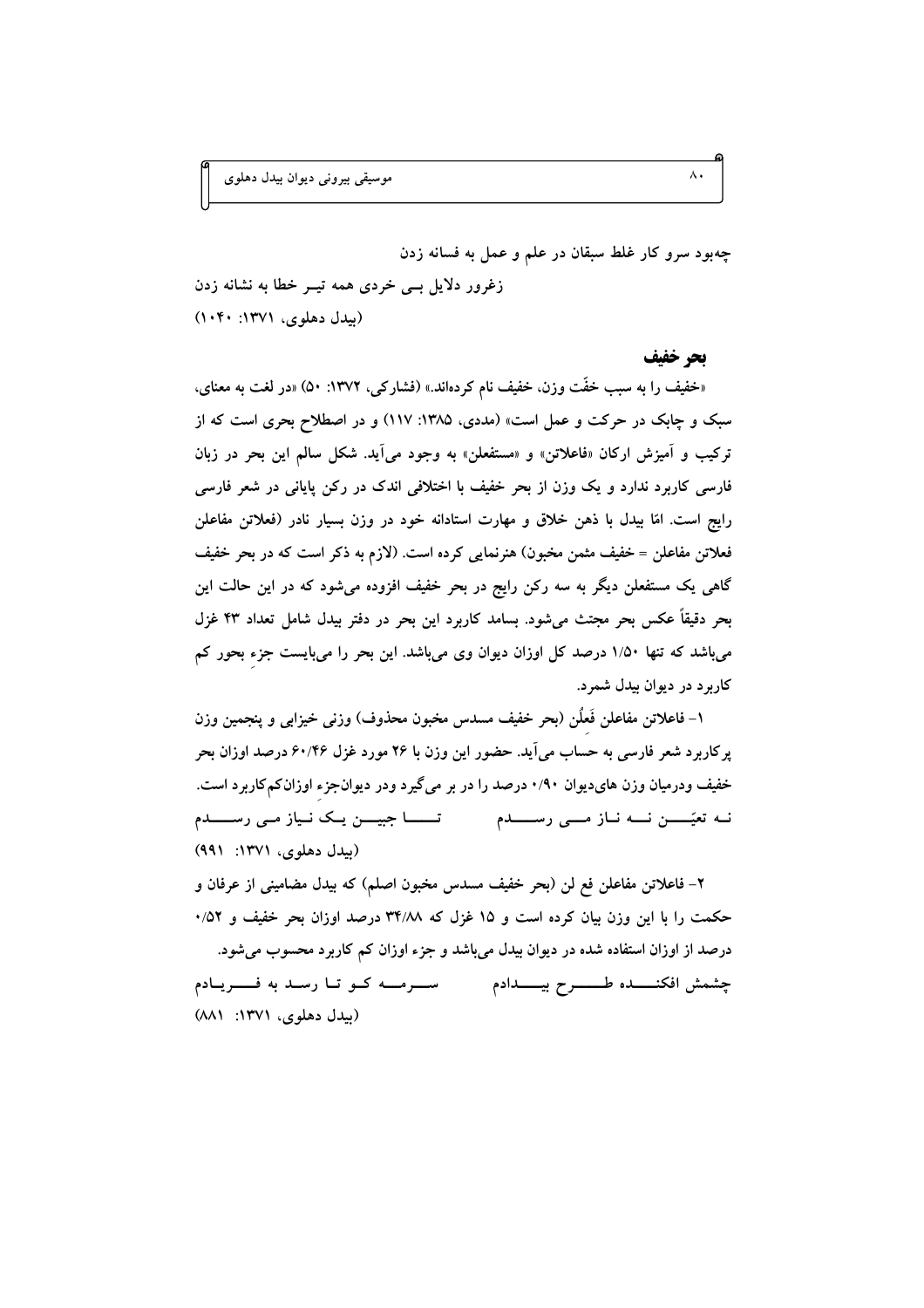۳– فعلاتن مفاعلن فعلاتن مفاعلن (بحرخفيف مثمن مخبون) که با افزوده شدن يک مستفعلن به سه رکن اصلی بحر خفیف، این وزن به وجود میآید و به غیر از بیدل شاعران بزرگ دیگری همچون مولوی نیز در این وزن سرایش کردهاند. امّا بیدل تنها با ۲ غزل که ۴/۶۵ درصد وزن های بحر خفیف و ۱٬۰۶ درصد از بسامد تمامی وزن ها در دیوان اوست، کمترین میزان کاربرد را در این وزن داشته است.

به تماشای این چمن در مژگان واز کــن زخمستــان عــافيت قدحى گيــرو ناز كــن (بیدل دهلوی، ۱۳۷۱: ۱۰۱۹)

### بحر متقارب

متقارب در لغت به معنی «نزدیک شونده» است و در اصطلاح عروض نام یکی از بحور متحدالارکان است که از تکرار رکن «فعولن» حاصل میشود. این بحر که از گذشته تا به امروز سرچشمهی اوزان مثنویهای معروف حماسی و رزمی در عرصه شعر فارسی بوده است، یکی از معروف ترین و کارآمدترین اوزان شعر فارسی است امّا در اعصار گذشته کمتر برای غزل مورد استفاده قرارگرفته است، امّا بیدل با به کارگیری این وزن در دیوان غزلیات خود دست به نوآوری زده است. سهم بحر متقارب در دفتر این شاعر ۳۵ غزل میباشد که ۱/۲۲ درصد کل اوزان دیوان اوست و جزء بحور کم کاربرد در دیوان به شمار میرود.

۱– فعولن فعولن فعولن فعولن (بحر متقارب مثمن سالم) وزنی است پرکاربرد در شعر فارسی و با تعداد ۲۳ غزل و ۶۵/۷۱ درصد بیشترین سهم را در میان دو وزن مربوط به بحر متقارب و ۰/۸۰ درصد را به نسبت کلیه اوزان در دیوان بیدل دارد. شاعراز این وزن برای مطرح کردن مسایل اجتماعی و گاه حتی حکمت و فلسفه نیز سود برده است ولی در مقایسه با سایر بحور و اوزان بیدل کم کاربرد میباشد.

بور آرد گسرم آتسش دل زبسانسه شـود گـــرد بـــال سمنـــــــدر زمـــانــه (بيدل دهلوي، ١٣٧١: ١١٠۴)

٢- فعولن فعولن فعولن فَعَل (بحر متقارب مثمن محذوف) که وزنبي مناسب مضامين حماسي. رزمی ً و مفاخره می باشد، البته در گلستان سعدی این بحر برای بیان پند و اندرز مورد استفاده قرار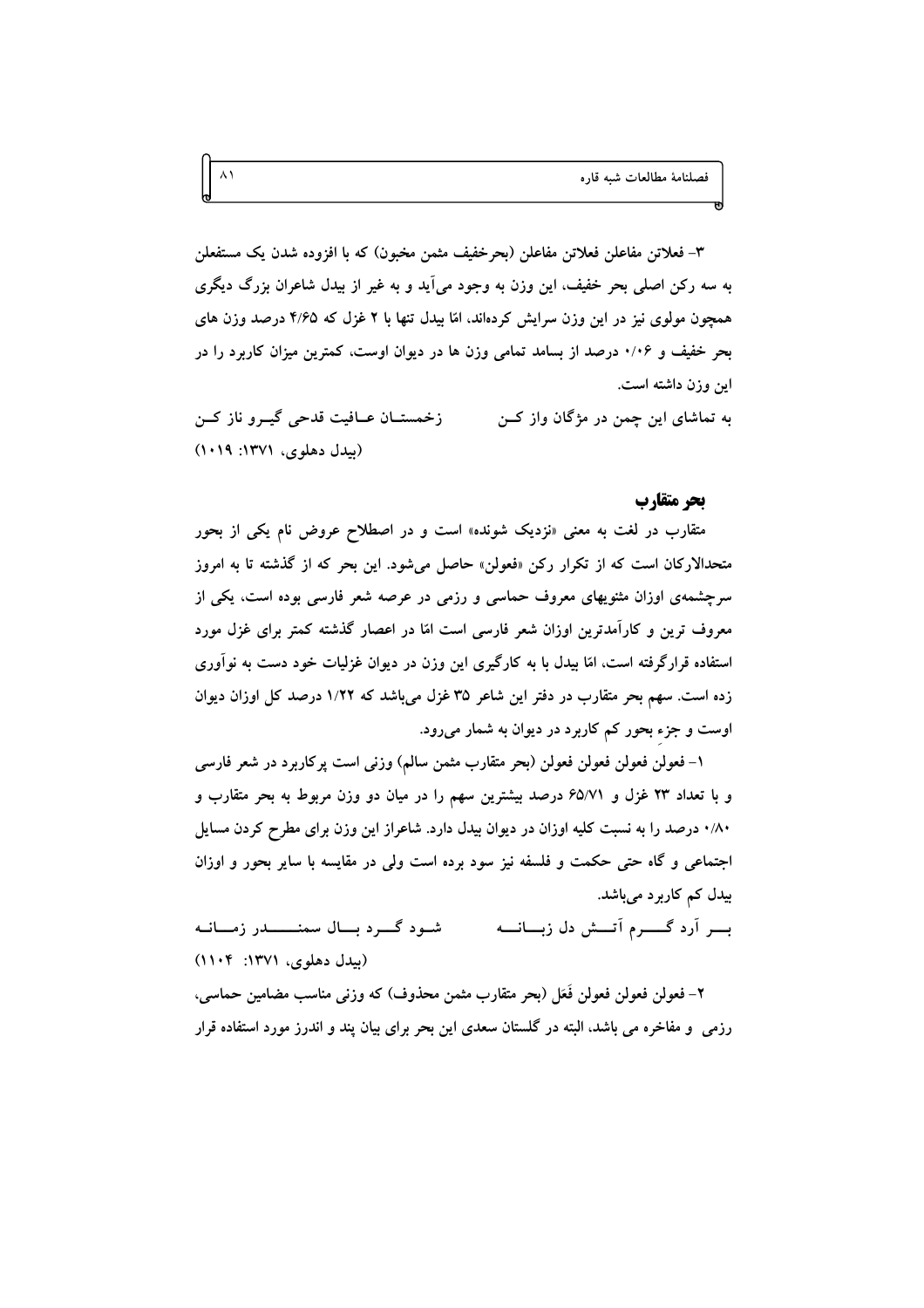گرفته است و در دیوان بیدل شاهد حضور ۱۲ غزل میباشیم که ۳۴/۲۸ درصد کاربرد این بحر و ۰/۴۱ درصد از تمامی وزنها در این دفترو وزنی کم کاربرد است. ز تخـمت چــهنشــو و نمــا مــي دمــــد کــه چــــون آبله زيــــر پــــــا مــي دمــــد (بيدل دهلوی، ١٣٧١: ۵۵۷)

#### بحر منسرح

منسرح در لغت به معنای حیوان تند دونده است و در فن عروض به بحری اطلاق میگردد که از تناوب دو رکن «مستفعلن و مفعولات» حاصل میشود بنابراین زحافات این بحر از دو رکن فوق منشعب مي شود.

این بحر در دیوان بیدل با ۳۳ غزل، ۱/۱۹ درصد کل اوزان در دیوان بیدل رابه خود اختصاص داده است و جزء بحور کم کاربرد در دفتر بیدل است.

۱– مفتعلن فاعلن مفتعلن فاعلن (بحر منسرح مثمن مطوى مكشوف) كه جزء اوزان شاد و ضربی و پرکاربرد در شعر فارسی محسوب میشود و بیدل از آن برای مطرح کردن مضامینی همچون پند و اندرز و عشق و هستی سود برده است. و با ۲۷ غزل که ۸۱/۸۱ درصد بسامد بحر منسرح را و ۰/۹۴ درصد از بسامد کلیه اوزان در این دفتررا شامل شده، به زیبایی حضور دارد و از اوزان کم کاربرد به حساب می آید.

یک نفس و صـد هزار تیغ دو دم در بغــل چیست درین فتنه زار غیر ستم در بغــل (بیدل دهلوی، ۱۳۷۱: ۸۱۲)

۲– مفتعلن فاعلاتٌ مفتعلن فع (منسرح مثمن مطوى منحور) كه از اوزان پركاربرد شعر فارسى در این بحر شمرده میشود، و در دفتر شعری شاعر گرانمایه تنها با ۶ غزل، ۱۸/۱۸ درصد اوزان این بحر و ۰/۲۰ درصد از تمامی اوزان به کار رفته در این دیوان را تشکیل میدهد و از کم کاربردترین وزن ها در میان اوزان به کار رفته توسط بیدل است.

رنسگ حنـا در كفـــم بهـــــار ندارد \_\_\_\_\_ اَينــــه ام عكــــــس اعتبـــــار نــــــدارد (بېدل دهلوی، ۱۳۷۱: ۵۴۹)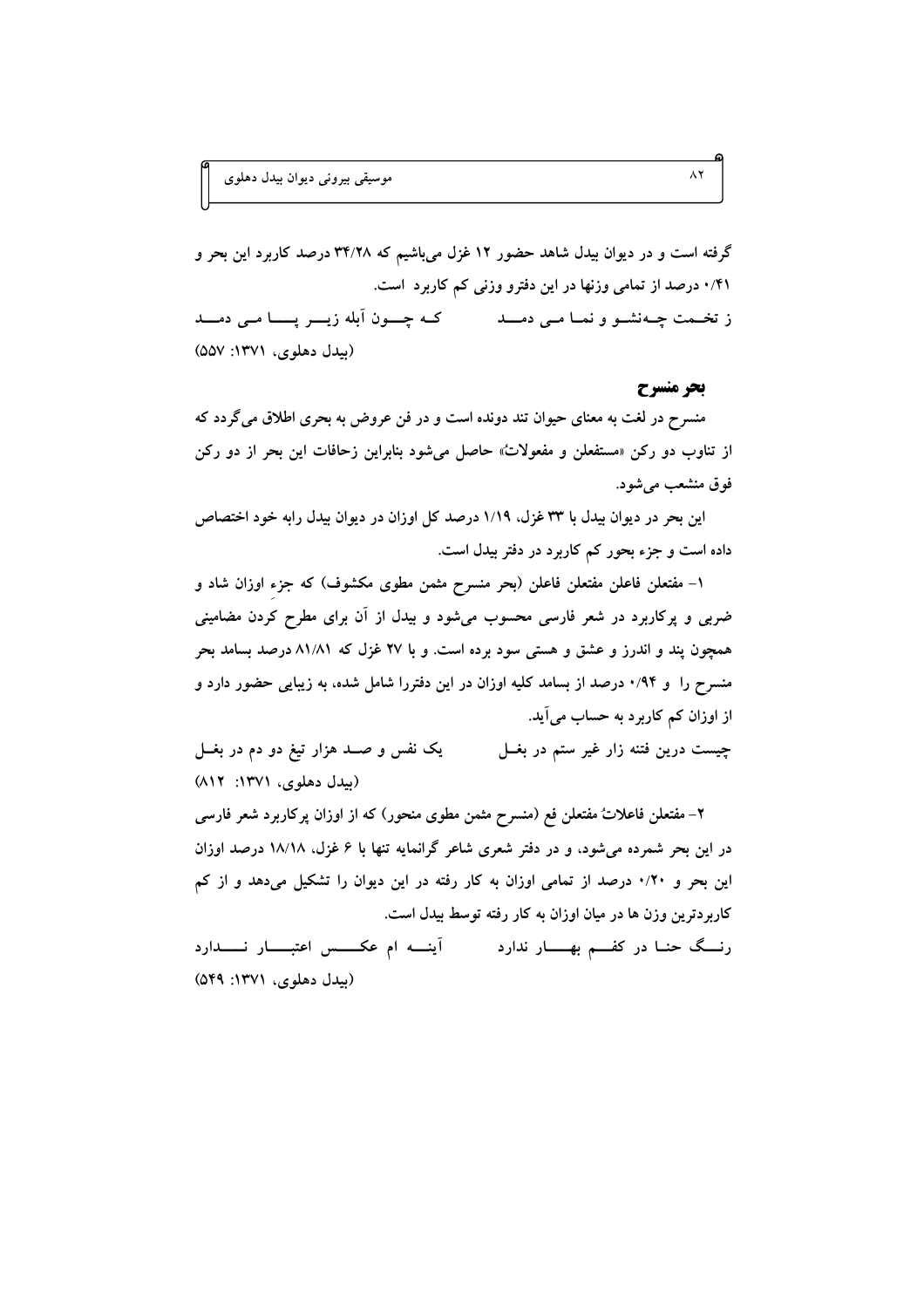## بحر مقتضب

معنای لغوی مقتضب «بریده شده» است ولی در علم عروض بحری است که از دو رکن «مفعولاتٌ و مستفعلن» به وجود آمده است. بيدل اين بحر را صرفاً براي تفنن و آزمودن خويش مورد استفاده قرار میدهد ولی با این وجود، اشعاری در غایت لطافت و زیبایی به یادگار میگذارد. تعداد ۱۷ غزل دارد که ۰/۵۹ درصد اوزان این بحر در مقایسه با کل اوزان دیوان میباشد. این بحر را می توان جزء بحور کم کاربرد در دیوان بیدل دانست.

١- فاعلاتُ مفعولن فاعلاتٌ مفعولن (بحر مقتضب مثمن مطوى مقطوع) وزني شاد و خيزابي است و از دسته اوزان دوری محسوب میگردد. بیدل ۱۳ غزل را در این وزن سروده که ۷۶/۴۷ درصد کاربرد بحر مقتضب و ۰/۴۵ درصد در مقایسه با کلیه اوزان به کار رفته در دیوان وی میباشد و البته از وزن های کم کاربرد در میان اوزان دیوان است.

گر به خون مشتاقان تیــغ او کشد گردن تا قیامت از سرها جبای مو دمند گردن (بیدل دهلوی، ۱۳۷۱: ۱۰۷۱)

۲– فاعلاتٌ مفتعلن فاعلاتٌ مفتعلن (بحر مقتضب مثمن مطوى) كه از اوزان نسبتاً پركاربرد شعر فارسی میباشد و در دسته وزن های خیزابی جای میگیرد، این وزن با ۳ مورد غزل میزان ۱۷/۶۴ درصد بسامد این بحر و ۰/۱۰ درصد از همه وزن ها را دردفتر بیدل به خود اختصاص داده است که جزء کم کاربردترین بحور دیوان است.

اين كتاب علم يقين نقطه ايستحك نشود جهدکن که دل ز هوس پایمال شک نشود (بیدل دهلوی، ۱۳۷۱: ۴۹۵)

٣– فاعلاتٌ مفتعلن فاعلاتٌ فاعلن (بحر مقتضب مثمن مطوى مرفوع) كه جزء وزن هاى خیزابی امّا کم کاربردو استثنایی شعر فارسی و دیوان بیدل میباشد و تنها در ۱ غزل از این وزن استفاده شده است که در مقایسه با سایر اوزان بحر مقتضب در دیوان این شاعر تنها ۵/۸۸ درصد و در برابر کل دیوان ۰/۰۳ درصد را شامل می شود.

دست رنج کـس نشود مـزد پـای آبلــه راز عجـز مــا ندهــد سعى هيچ مشغــله (بیدل دهلوی، ۱۳۷۱: ۱۱۱۰)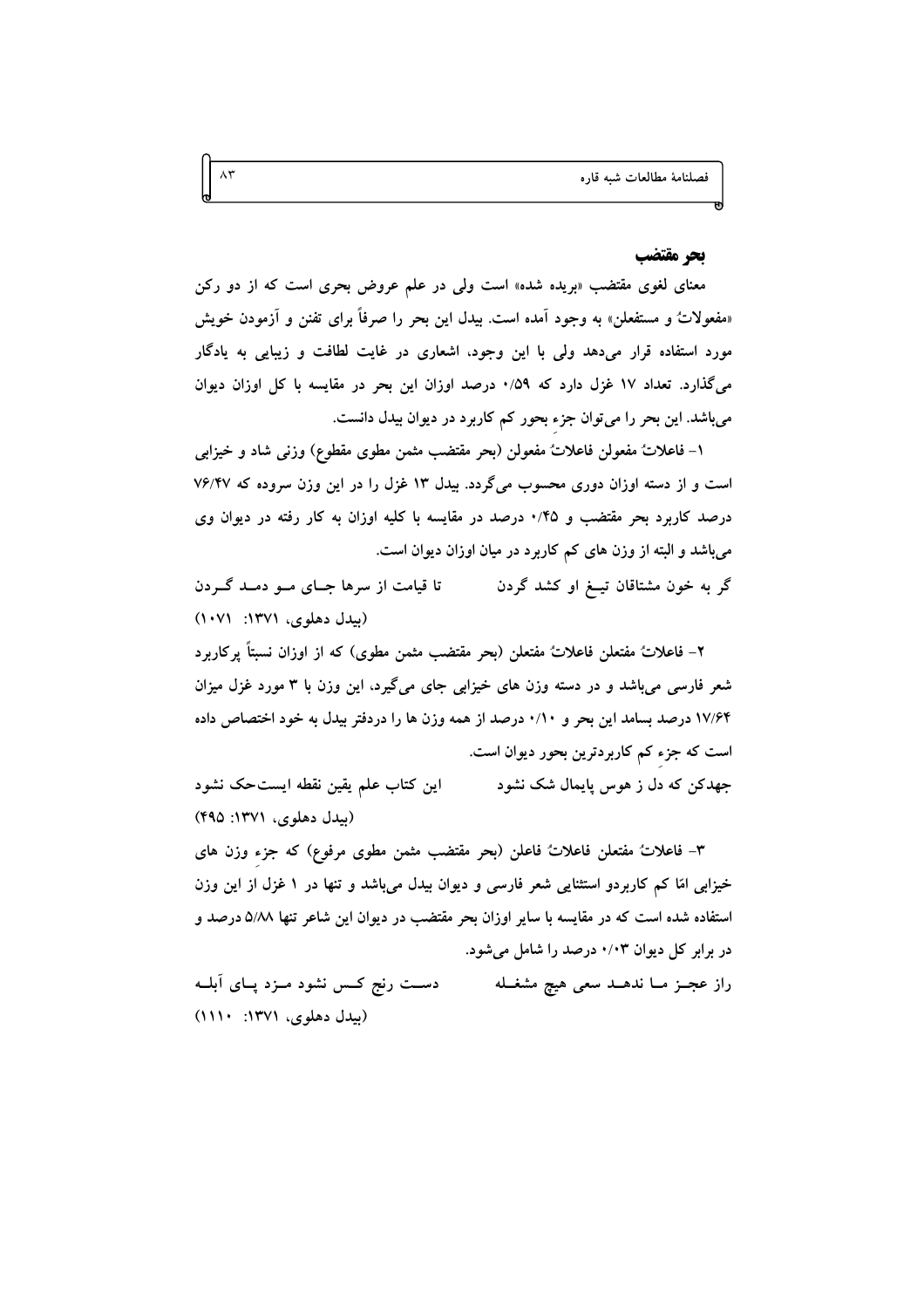## بحر سريع

«سریع در لغت به معنای« تند رونده و شتابنده» است» (مددی، ۱۳۸۵: ۱۳۰) ولی در علم عروض بحری است که از ترکیب «مستفعلن مستفعلن مفعولات» حاصل میشود. از این بحر نیز در شعر فارسی تنها یک وزن به فراوانی به کار رفته است. بیدل این بحر را با به کارگیری در ۵ غزل به میزان ۰/۱۷ درصد از کل اوزان دیوانش مورد استفاده قرار داده است.

۱– مفتعلن مفتعلن فاعلن (سریع مسدس مطوی مکشوف) که وزنی تند، ضربی و خیزابی است ودر دیوان بیدل با ۵ غزل جزء کم کاربردترین بحور و اوزان دردفترغزلیاتاین شاعرمیباشد. بساد سحر شمع ز کناشسانسه بسیرد پیـریم اَخـر مـــی و پیمانـــه بـــرد (سدل دهلوی، ۱۳۷۱: ۴۵۴)

نوعی وزن دیگر که توسط بیدل مورد استفاده قرار گرفته، اوزان دوری است که از خوش آهنگ ترین و زیبا ترین اوزان شعر فارسی بوده و اختصاصات آن عبارتند از: ١– بعد از هر پاره در یک مصراع وقفه یا مکثی بالقوه یا بالفعل وجود دارد ۲– وزن دوری از ارکان متناوب تشکیل شده ۳– هجاهای پایانی نیم مصراع اول مانند هجاهای پایانی مصراعها همیشه بلند است، اما شاعر میتواند هجای کشیده یا کوتاه بیاورد ۴– هجاهای هر مصراع اعم از کوتاه یا بلند، زوج است و معمولا هر نيم مصراع پنج يا هفت هجا دارد.

اهمیت «وزن های دوری» از این نظر است که وسط مصراع، حکم پایان مصراع را پیدا میکند، پس می توان در میان مصراع قافیه ساخت، مکث کرد و یا یک یا دو صامت اضافه بر ورن مصراع یا بیت آورد. علاوه بر جنبهی مهم فوق، قابل توجه است که «اوزان دوری علاوه بر زیبایی و آهنگ خوش، قسمت اعظم زایایی عروض فارسی را تشکیل میدهند» زیرا شاعر می تواند با تركيب اركان مختلف وزن هاي تازه بسازد.» (شميسا،١٣٨۶: ٧٠و ٧١)

تقی وحیدیان کامیار در پی تحقیقات گسترده و جامعی که در مورد شناخت این اوزان انجام داده است بیان میکند: «عروضیان قدیم چون خواجه نصیر و شمس قیس رازی ویژگیهای این اوزان را نمی شناختهاند، به همین سبب، گاه شعری که در وزن دوری بوده به طریق غلط تقطیع کرده و وزن آن را نا مطبوع دانستهاند.» (وحیدیان کامیار، ۱۳۷۰: ۵۷)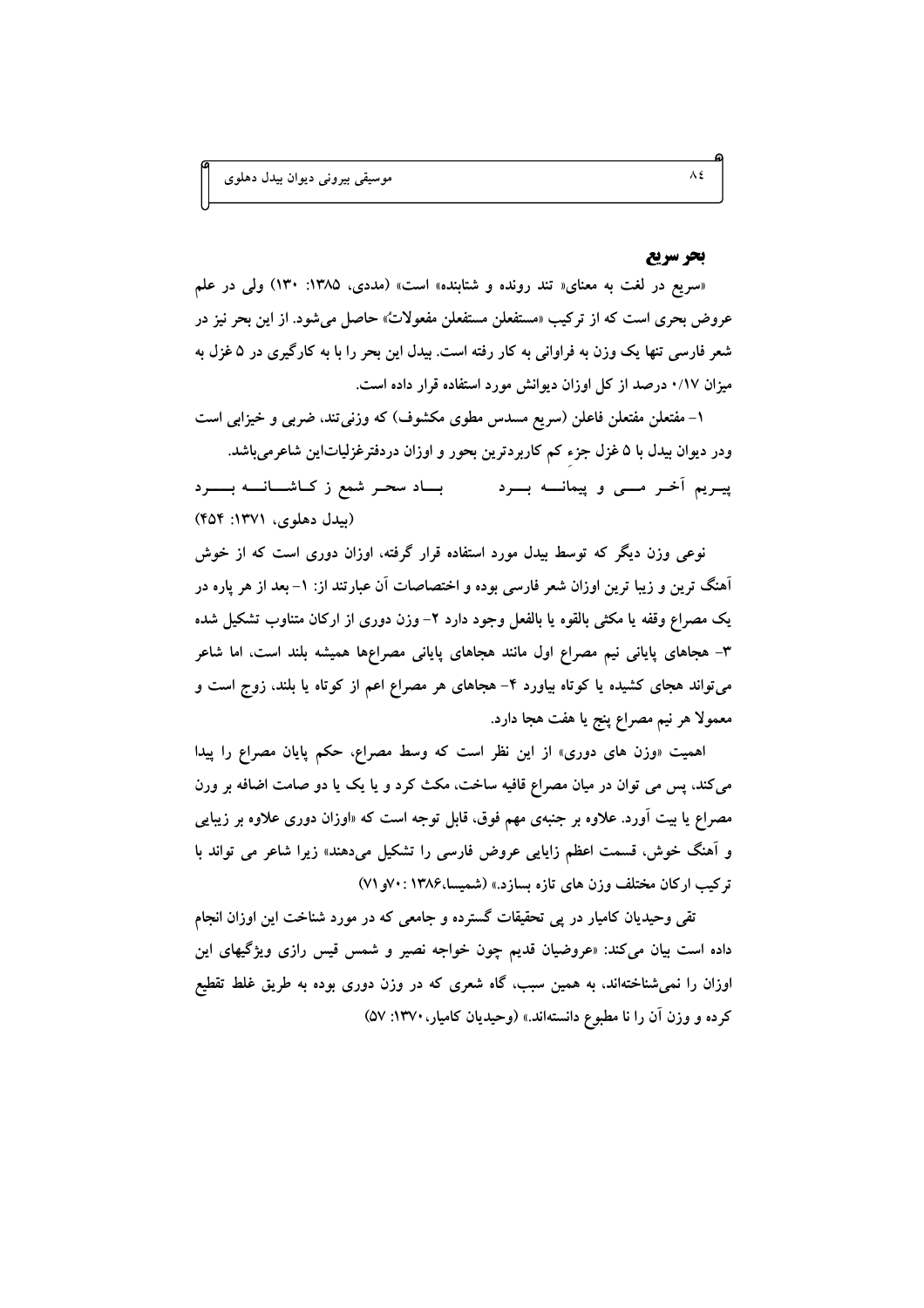کامیار خصوصیت مهم و اساسی وزن دوری را اینگونه مطرح میسازد: «اگر چه هر وزنی را به صورت های متفاوت می توان تقطیع کرد اما، وزن دوری را نمی توان، به عبارت دیگراین حکم در وزن دوری که در مورد هر نیم مصراع صادق است در مورد هر مصراع صادق نیست.» (وحیدیان کامبار، ۱۳۷۰: ۶۲)

بنابراین باید گفت بیدل دهلوی در ۹ وزن، شعر خوش آهنگ دوری سروده که ۲۶۱ مورد غزل و ۰۸ /۹ درصد کل دیوان او را شامل می شود.

نمونه اوزان دوري:

١- مفعول مفاعيلن مفعول مفاعيلن(هزج مثمن اخرب) چون صبح دم فرصت مسطر به هــوا بنــدد تــا كاتب ايجــادم نقش من و مــا بنــدد (بیدل دهلوی، ۱۳۷۱: ۴۶۵)

٢- فعلاتٌ فاعلاتن فعلاتٌ فاعلاتن (رمل مثمن مشكول)

(بیدل دهلوی، ۱۳۷۱: ۴۲۸) ٣- مفتعلن مفاعلن مفتعلن مفاعلن(رجز مثمن مطوى مخبون)

(بیدل دهلوی، ۱۳۷۱: ۱۰۷۸) ۴-فاعلاتٌ مفعولن فاعلاتٌ مفعولن (مقتضب مثمن مطوى مقطوع)

مــی پرست ایجــادم نشه ی ازل دارم همچو دانه ی انگور شیشه در بغل دارم (بیدل دهلوی، ۱۳۷۱: ۹۸۲)

#### نتتجه

با وجود آنکه بیدل در میان شاعران زبان فارسی چندان شناخته شده نیست و تحقیقات زیادی در جهت درک زوایای تفکر و اندیشههای والا و یا موسیقی شعر او انجام نشده است اما توانایی، هنر و چیره دستی شاعر در به کارگیری استعارات، تشبیهات و ترکیبات بدیع و تازه، بازیبایی هر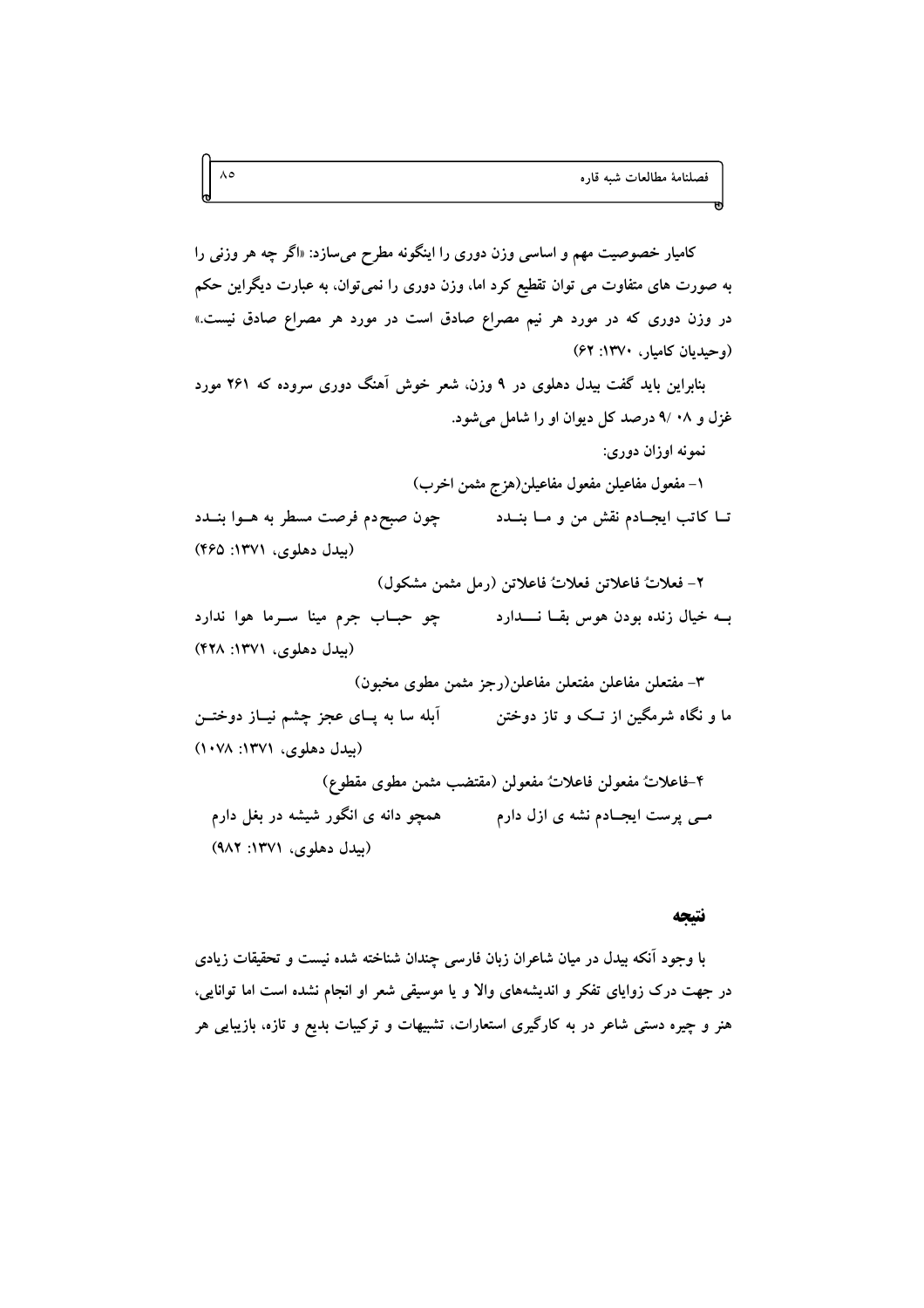چه تمامتر به منظور بیان مفاهیمی همچون معرفت، عرفان. فلسفه، حقیقت، در قالبی ساده و مفاهیمی پنهان و پیچیده، جایگاه وی را در کلیه اقالیم آسیای میانه و به خصوص کشور همسایه – هندوستان – در مرتبه و جایگاهی رفیع و معتبر همچون حافظ در ایران قرار داده است.

از آنچه پیرامون موسیقی شعر در دیوان بیدل ارائه شد، میتوان به این نتیجه رسید که دفتر وی گنجینهای زیبا از اوزان مطبوع و دلنشین و استثنایی زبان فارسی، اعم از یرکاربرد و کم کاربرد میباشد. استعداد و قریحه بیدل در به کارگیری اوزان رایج در شعر عرب و زحافات نادر آنان، آن هم در قالب سالم، چشمگیر میباشد.

شاعر توجه خاص خود را به اوزان مطبوع شعر فارسی مبذول کرده و از به کارگیری اوزان نامطبوع خود داری می کند، البته در مواردی شاهد طبع آزمایی شاعردر اوزان استثنایی نیز هستیم.

بانگاهی عمیق به بسامد اوزان به کار گرفته شده در دیوان، پی به وسعت تفکر و مضامین سنگین همچونحکمت، معرفت و فلسفهدراشعار بیدل میبریم و کاربرد اوزان بلند و سالم و ارکانی با اکثريت مصوتهاي بلند همچون فاعلاتن، مفاعيلن، مفعول و فعولن به فراواني ديده مي شود.

کاربرد اوزان آرام و موقرجویباری در دیوان بیدل از بسامد بالایی برخوردار است.

صنعت تکرار در سطح کلام، قافیه و حتی معنی و مضامین به وفور تظاهر دارد، هر چند زیبایی و جادوی کلام بیدل، مانع از هرگونه احساس خستگی و دلزدگی در خواننده میشود. وی از لحاظ کاربرد اختیارات شاعری در دیوانش دست گشودهای دارد و از تمامی اختیارات وزنی و زبانی به وفور در اشعارش سود میبرد.

تسکين در اکثريت موارد پايان بيت آمده است.

شاعر در سرودن اشعار خود به محدودیتهای مربوط به قالب شعری غزل بسنده نمی کند و تعداد ابیات غزلیات وی از سه تا بیشتر از بیست بیت در نوسان است.

اوزان دوری نیز در دیوان بیدل حضوری پر رنگ دارد و شاهد اشعاری شیرین و دلنشین و شاد خیزابی با وزن های دوری در دفتر شعرش هستیم. اکثریت قریب به اتفاق اوزان به کار رفته در دیوان بیدل «مثمن» است که ۹۵/۳۸ درصد کل وزن های مورد استفاده شاعر را شامل می شود. بیدل بیشترین توجه و اُنس را به بحر رمل داشته که بیشتر از یک سوم دیوان را در بر میگیرد و پس از آن هزج و مضارع در مراتب بعدی قرار دارند.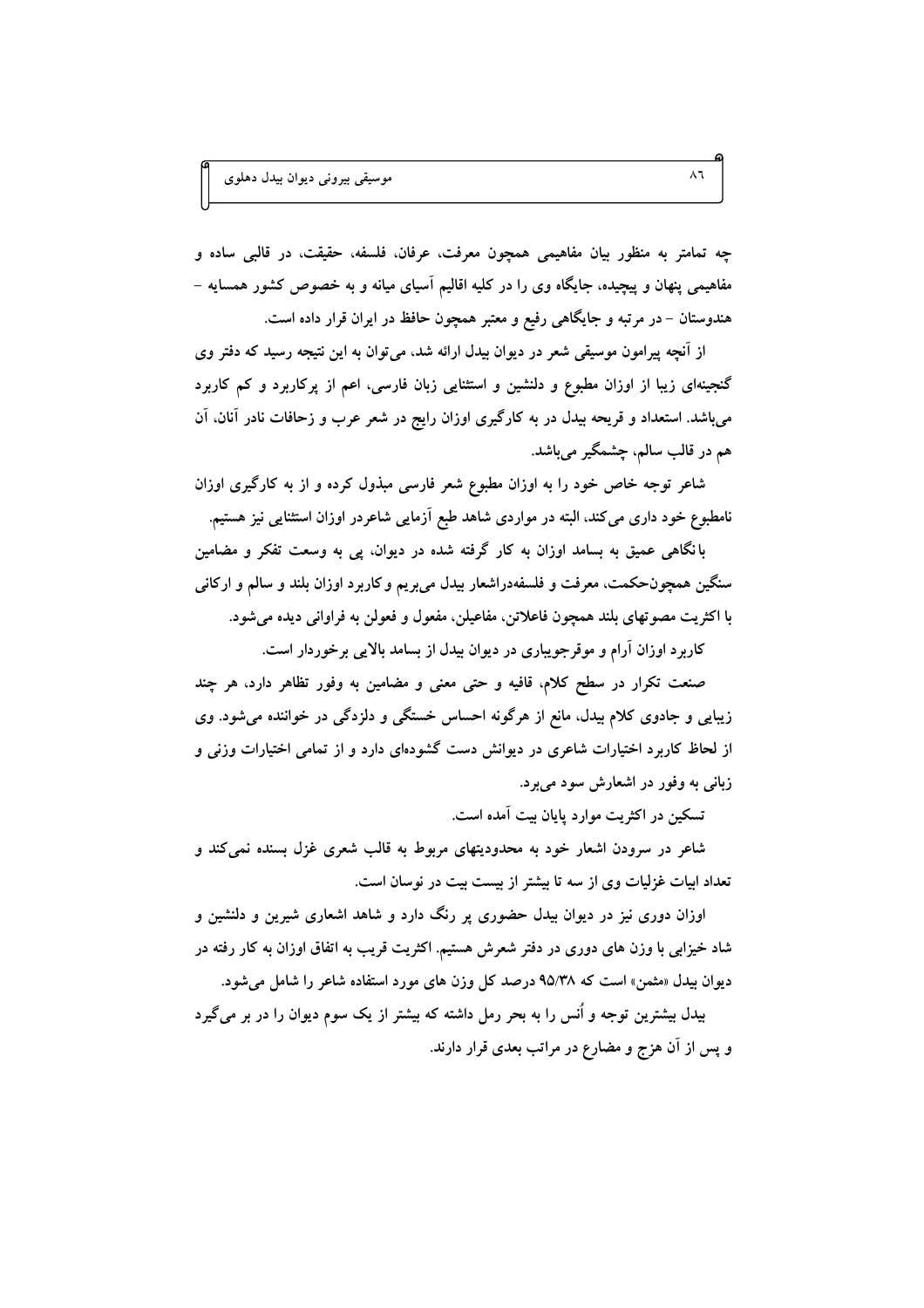فصلنامهٔ مطالعات شبه قاره

ᆔ

شعر بیدل و اوزان زیبای عروضی آن جان، روح و گوش خواننده تشنهی معرفت و حقیقت را مینوازد و جا دارد تلاشهایی هر چه بیشتر در روشن کردن زوایای شعری این سخنور توانا صورت پذیرد.